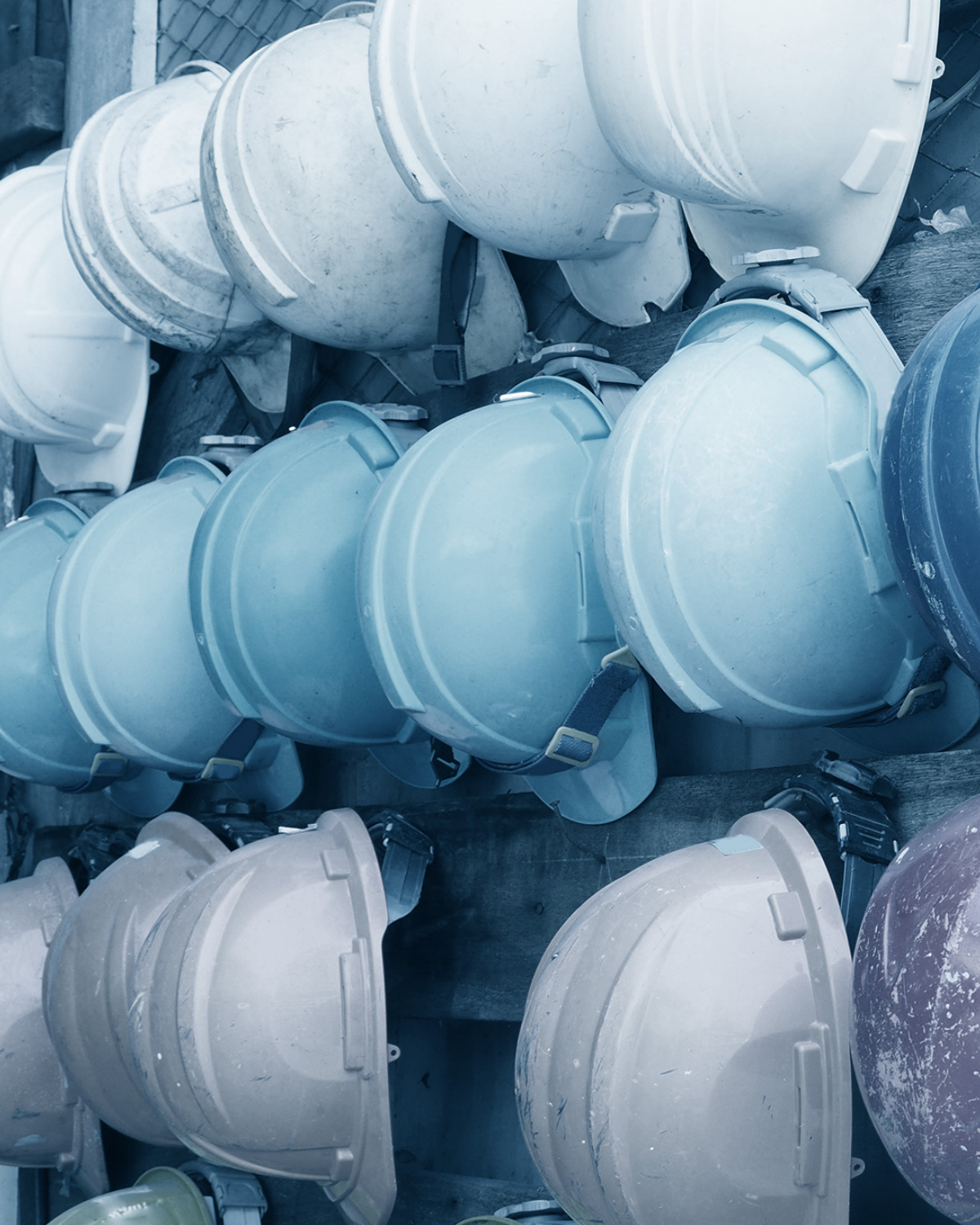## CHAPTER 2

# **Jobs and Wages**

By Michael Madowitz and Brendan Duke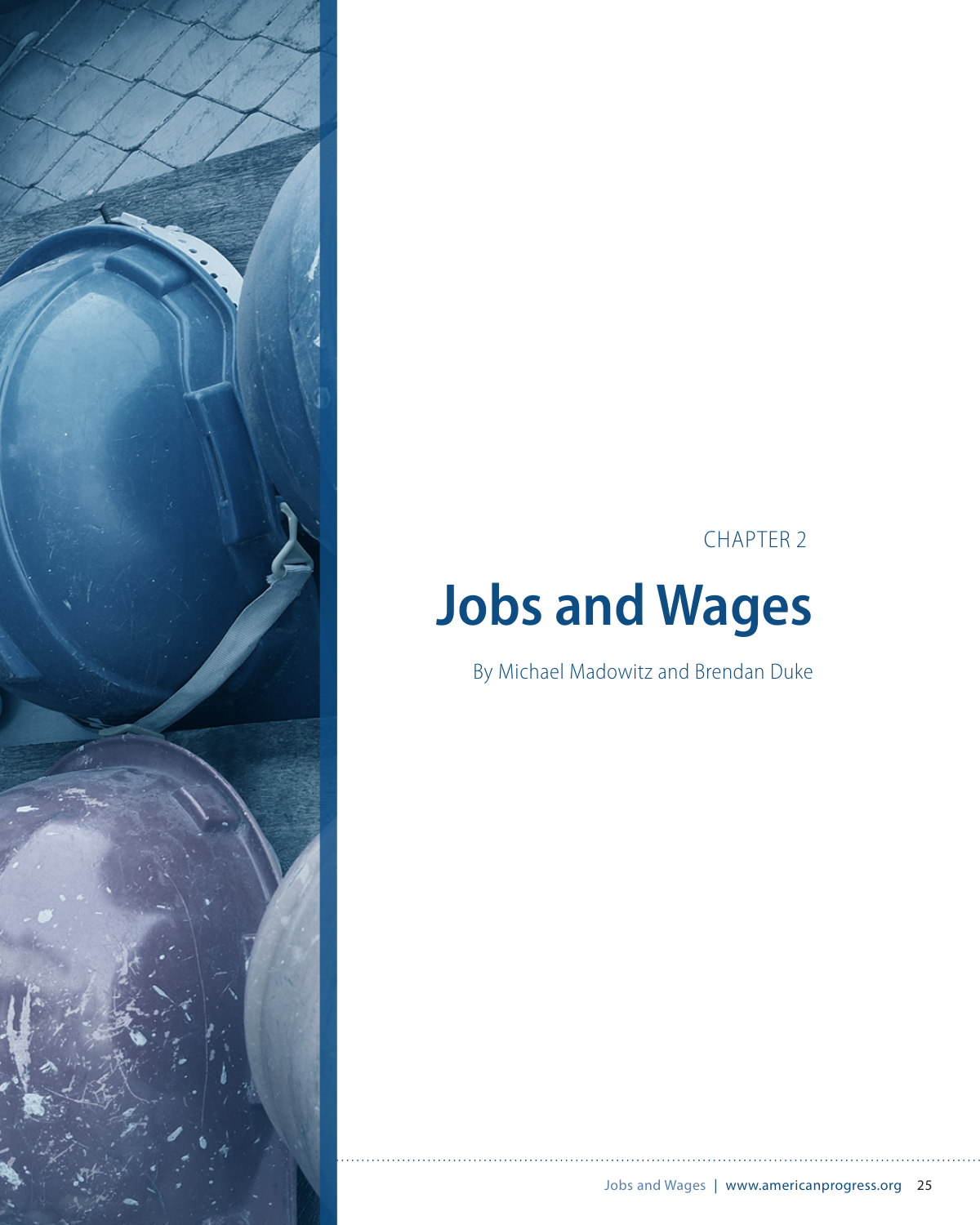## Jobs and Wages

The most important step toward rebuilding middle-class economic security is raising middle-class incomes—and the vast majority of middle-class income comes from wages.<sup>1</sup> Therefore, raising wages and creating more good-paying jobs are both key to rebuilding middle-class incomes, wealth, and security.

The U.S. economy has made a great deal of progress on job creation since the end of the Great Recession. It is impossible to overstate how dire the economic and job situation was at the beginning of 2009, when the economy suffered a worse financial crisis than in 1929 $^{\rm 2}$  and was losing 800,000 jobs per month. $^{\rm 3}$  It took extraordinary government efforts—including fiscal stimulus, industrial and financial system rescues, tax cuts, small-business support, and more—to prevent the economy from collapsing. The Federal Reserve's actions and commitment to its full-employment mandate were also—and remain—critical to turning the economic ship around.

The economy has added about 15 million jobs since the labor market bottomed out in February 2010.<sup>4</sup> The unemployment rate in July 2016 was a low 4.9 percent, and broader measures of unemployment have almost returned to prerecession levels.5 The economy's progress toward recovery has been remarkable, yet there remains substantial room to create jobs.

Last year marked the first year of healthy real wage growth in the recovery as a result of stronger nominal wage growth and low inflation.<sup>6</sup> More troublingly, stagnant wages were a problem that long preceded the Great Recession. While real middle-class wages grew robustly in the 1960s and early 1970s—as they had since World War II—beginning in the mid-1970s, real wage growth stalled and, at certain points, disappeared. Strong, sustained real wage growth returned in the late 1990s but has been mostly absent since 2001.<sup>7</sup> Families originally coped with this wage stagnation by working more hours—primarily women joining the workforce—and later borrowing against their homes. Ultimately, rebuilding middleclass incomes and wealth will require a return to solid, broad-based wage growth.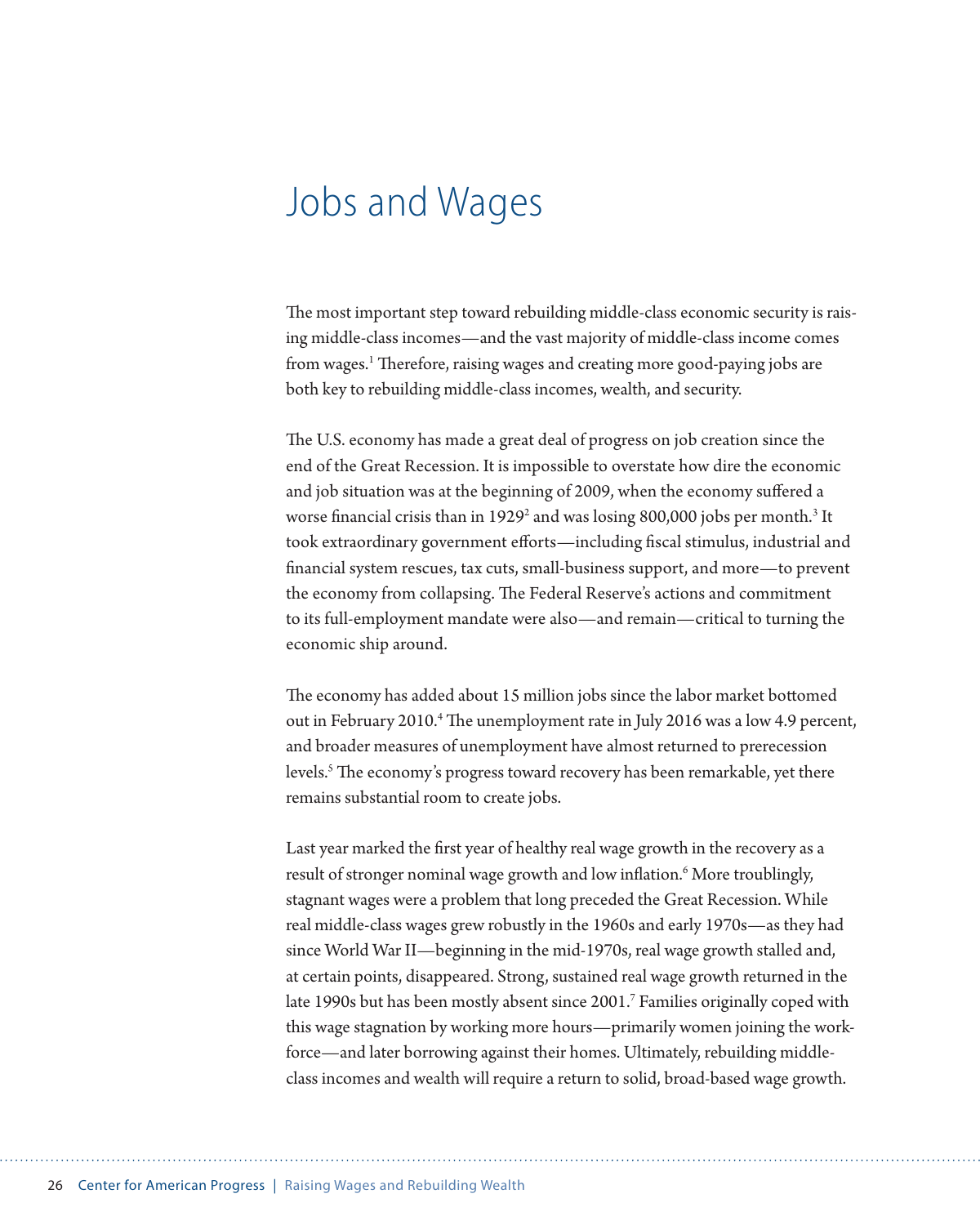One of the most striking aspects of wage stagnation before 2007 was that it occurred despite substantial output and productivity growth. Indeed, Figure 2.1 below demonstrates that even the earnings of full-time, college-educated workers grew at a slower rate than productivity. In other words, while the pie grew plenty fast until 2007, rising inequality had prevented middle-class workers from sharing in those productivity gains.



Broad-based wage growth has become even more difficult to achieve since the Great Recession as a result of weak demand and weak productivity growth. In this chapter, we analyze the forces restraining middle-class wage and job growth in the United States and propose a suite of policies to help boost them.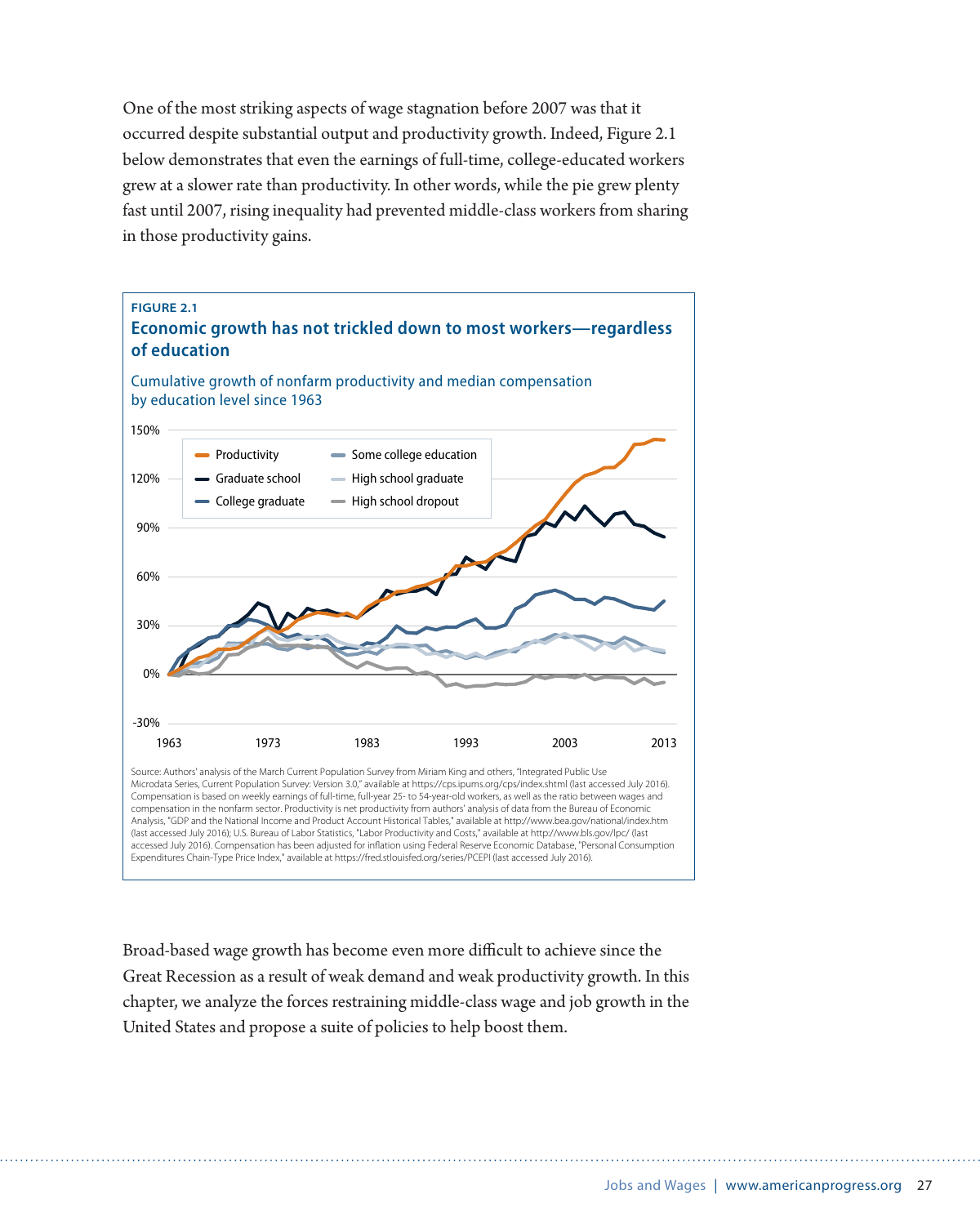## The forces squeezing middleclass wages and the challenge to current policy

In January 2015, the Center for American Progress released the "Report of the Commission on Inclusive Prosperity"—the product of a multiyear collaboration between policymakers, academics, and thought leaders from across the developed world.<sup>8</sup> The commission concluded that economic growth was necessary for middle-class income growth but was insufficient without policies to ensure that growth was inclusive. Countries such as Australia and Sweden have demonstrated that the right set of policies can deliver robust middle-class market income growth, even amidst trends of automation and globalization, which are often blamed for the generation-long stagnation of wages in the United States.

Building on that report's analysis, this chapter will briefly examine five trends that have played important roles in the stagnation of U.S. middle-class wages. They are:

- The undermining of worker power
- Global competition from low-wage labor
- The decline of labor standards and other regulatory protections
- The Great Recession and the incomplete labor market recovery
- Challenges tapping the full potential of people

The first three factors drove the uncoupling of economic growth and wage growth that preceded the Great Recession. The financial crisis, the Great Recession, and the slow return to full employment have made the challenge of wage growth more complicated. Wage growth is also complicated by continuing challenges in tapping Americans' full potential, which has reduced productivity growth.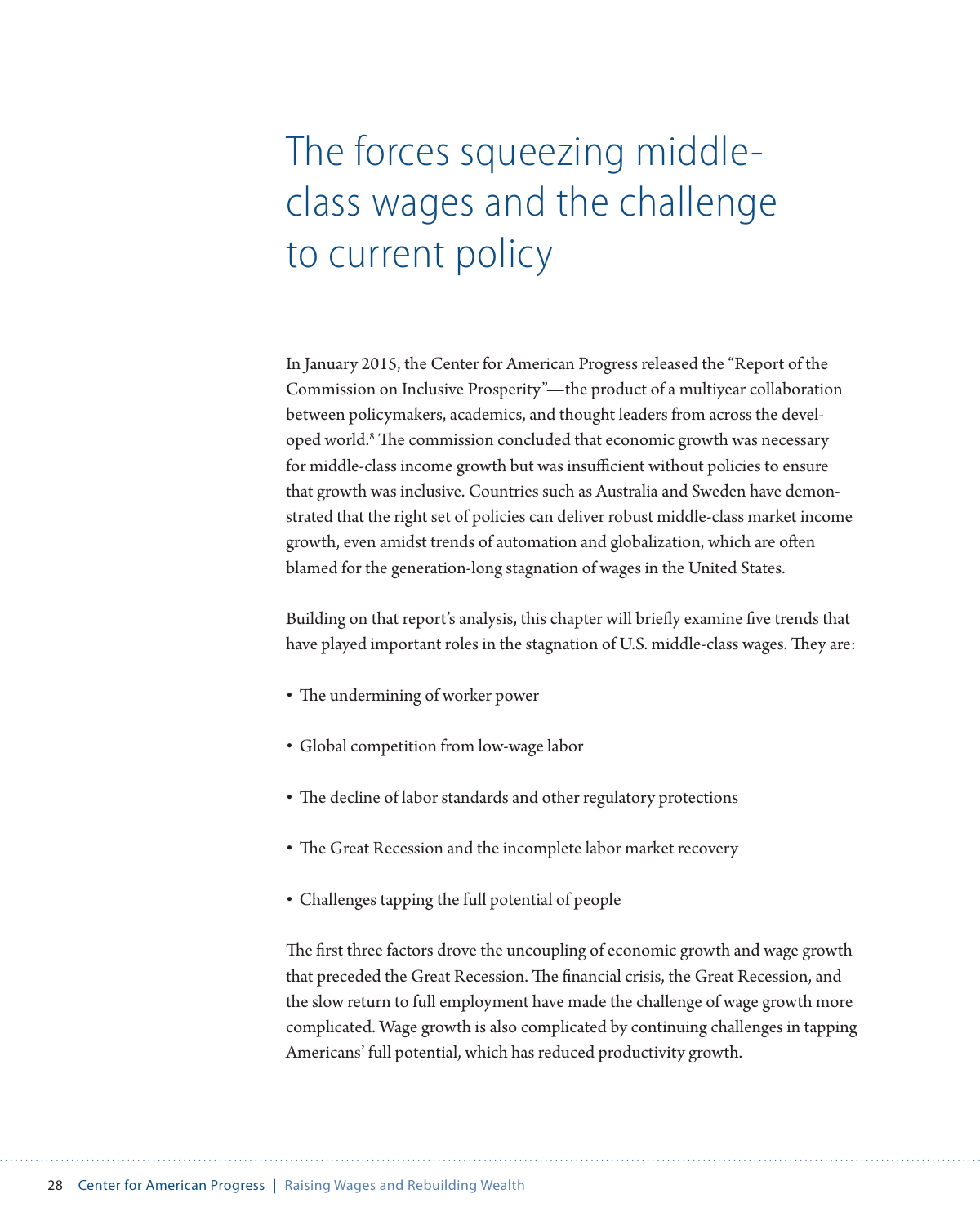In sum, these five factors leave many Americans frustrated with the present and fearful about the future. We have made important advances on all of these fronts in recent years. However, much more needs to be done.

## Undermining of worker power

Labor unions once guaranteed middle-class workers an equitable share of the pie. Unions helped build the robust post-war middle class, since they had the negotiating leverage to ensure that middle-class workers shared in the fruits of productivity gains. Middle-skilled workers in a union, for example, earn 20 percent more than similarly skilled nonunion workers.9 Unions also deliver workers benefits such as paid leave and retirement.<sup>10</sup>

Today, however, unions have all but disappeared from the private sector: The share of private-sector workers in a union today is just one-third of what it was 40 years ago. 11 This collapse has directly contributed to the inequality that has robbed most workers of the benefits from productivity growth. One study by sociologists Bruce Western of Harvard and Jake Rosenfeld of Washington University in St. Louis estimates that about one-third of the rise of wage inequality is explained by the decline of labor unions.12 Recent research by the Center for American Progress found that about half of the decline in the size of the middle class came from a weaker labor movement.<sup>13</sup>

One reason union membership has declined is a lack of enforcement of federal laws that protect the right of private-sector workers—regardless of their status as union members—to come together to discuss problems and push their employer for improvements. The penalties to businesses for violating workplace laws are often trivial or come too late to prevent the violation. And the fear of employer retribution and even firing has a chilling effect on workers seeking to exercise their collective rights and has helped drive the collapse of private-sector union density.<sup>14</sup>

Important progress has been made in recent years toward restoring worker power, even in the face of strong opposition. For example, President Barack Obama signed a number of executive orders to ensure that workers on federal contracts have a stronger voice on the job and are able to come together in unions. The orders require contractors and subcontractors for the federal government to inform their employees of their rights under federal labor laws; encour-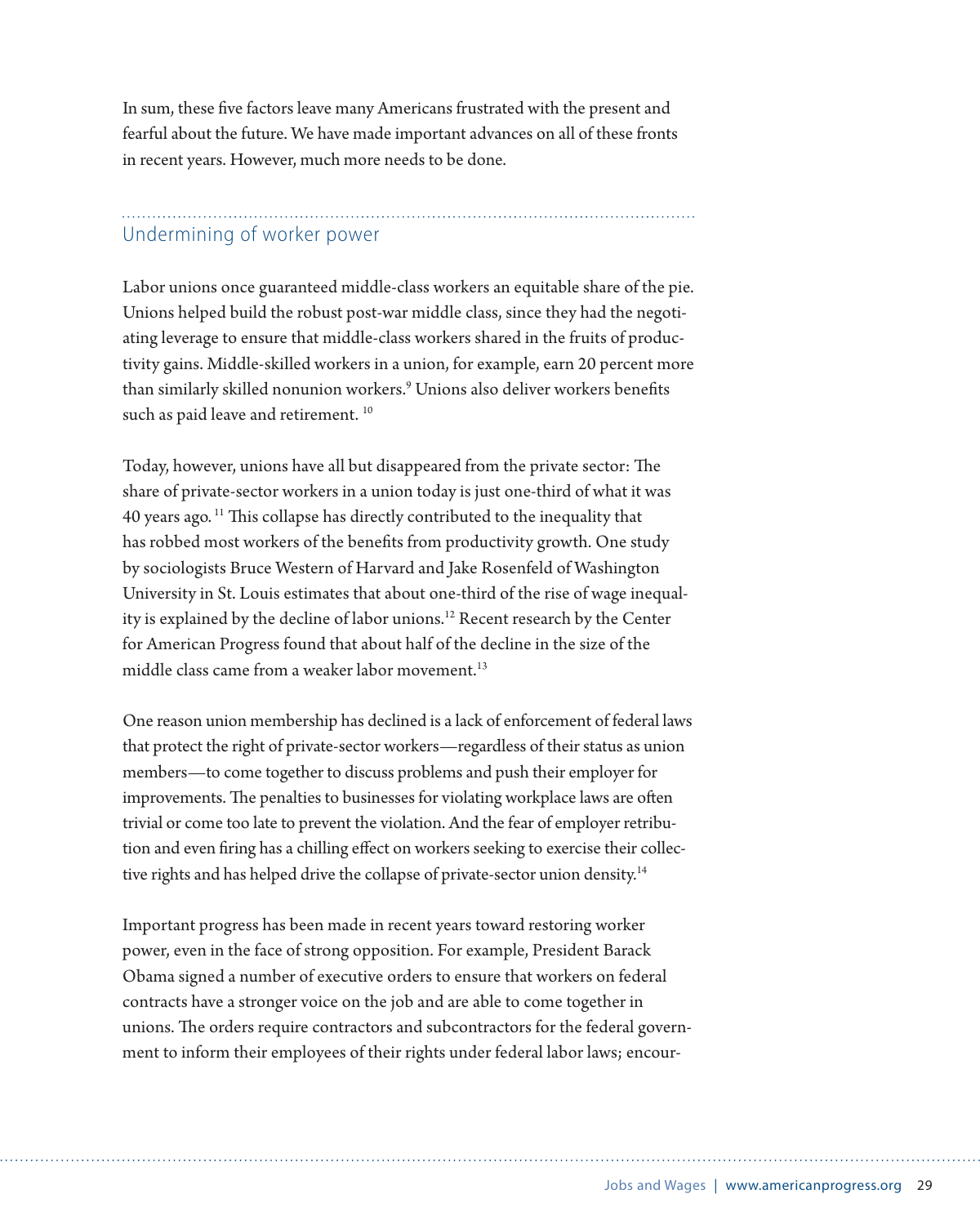age federal agencies to consider labor agreements by project or consider prehire collective bargaining agreements on large scale construction projects; and require that workers on service contracts who would otherwise lose their jobs as a result of the completion of a contract be given the right of first refusal for employment with successor contractors.<sup>15</sup>

In addition, the president has consistently appointed pro-worker board members to the National Labor Relations Board, or NLRB, the independent federal agency charged with safeguarding workers' right to organize into unions. In October 2015, the Obama administration helped jumpstart a national dialogue about how to strengthen worker voice and power by convening a White House summit on the issue  $16$ 

## Increased global competition

A second shift that has driven a wedge between economic growth and wages for many U.S. workers is increased competition from low-wage labor in other countries.

U.S. open-trade policies after World War II helped Europe, Japan, and other allies build or rebuild their middle classes. In the past 30 years, however, the United States has witnessed the opening of China, India, Eastern Europe, and other emerging economies around the world, absorbing new entrants to the global labor market with populations much larger than that of the United States, some of which also deploy aggressive export-led development strategies.<sup>17</sup>

At the same time, rapid changes in technology and financial market incentives have enabled and encouraged U.S.-based companies to coordinate production across national borders, putting domestic workers into direct competition with workers in other countries.<sup>18</sup> The parallel rise of the "knowledge economy"—the growing importance of intellectual property, or IP—has also shifted the relative strength of labor versus capital at a global level.<sup>19</sup>

In the past two decades, the ease of global transport and communication means that firms can shop around like never before for the lowest labor costs; weakest worker and environmental rights; minimal taxes; and highest subsidies. To obtain market access, companies also come under intense pressure from foreign govern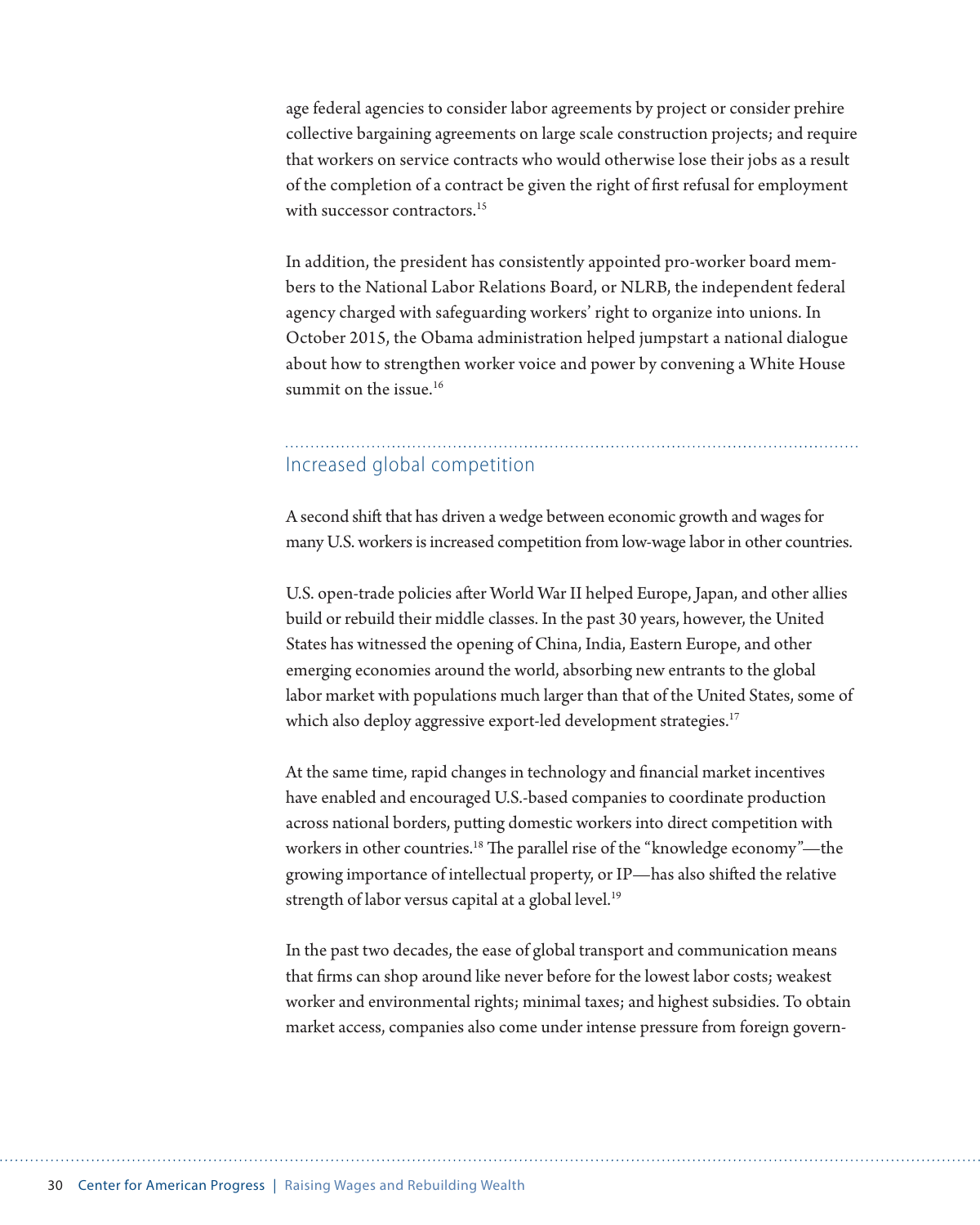ments to open production sites in local markets, as well as from competition from state-backed enterprises and industrial acquisition strategies. Together, we have witnessed a race to the bottom on a wide array of norms and standards.<sup>20</sup>

A growing body of research documents the effects of trade on U.S. workers' wages. MIT's David Autor and others have shown that the more a U.S. region was exposed to Chinese import competition between 1990 and 2007, the more it experienced declining wages, employment, and labor force participation.<sup>21</sup> Another study exploring the reasons for the declining share of income going to employees' wages, salaries, and benefits—which it calls the "payroll share" found that globalization has been a key factor and that "increases in import exposure of U.S. businesses can explain about 3.3 percentage points of the 3.9 percentage point decline in the U.S. payroll share over the past quarter century."22

Rising global trade competition, of course, has also benefitted the middle class through lower costs and greater variety of goods. Fred Bergsten of the Peterson Institute for International Economics estimates that benefits from increased trade translated into an additional \$9,000 in inflation-adjusted income between 1945 and 2003 for the average American household. And this is to say nothing of the millions of people in other countries able to join the middle class due to rising global trade.

Trade and foreign market access are also important for tapping new growth opportunities for U.S.-based parts of the value chain. They can further help build a middle class around the world that can be a source of demand for U.S. goods and services, as well as a driver of new democracies.<sup>23</sup> But those benefits can only accrue when trade meets certain basic norms and standards. For example, trade law has long recognized the importance of a level playing field in the form of prohibitions on unfair "dumping" products abroad below their domestic cost or of governments subsidizing products or services to boost market share.<sup>24</sup>

In recent years, progress has been made, for example, on better coordination of international tax transparency and by adding state-owned enterprise concerns into trade agreements. However, significant risks, practical details, and obstacles, such as insufficient enforcement, remain.

The challenge of growing global low-wage labor competition can also be met, in part, with a vigorous set of policies to better tap the full potential of people and better adjust to the new realities of an IP- and skills-driven economy.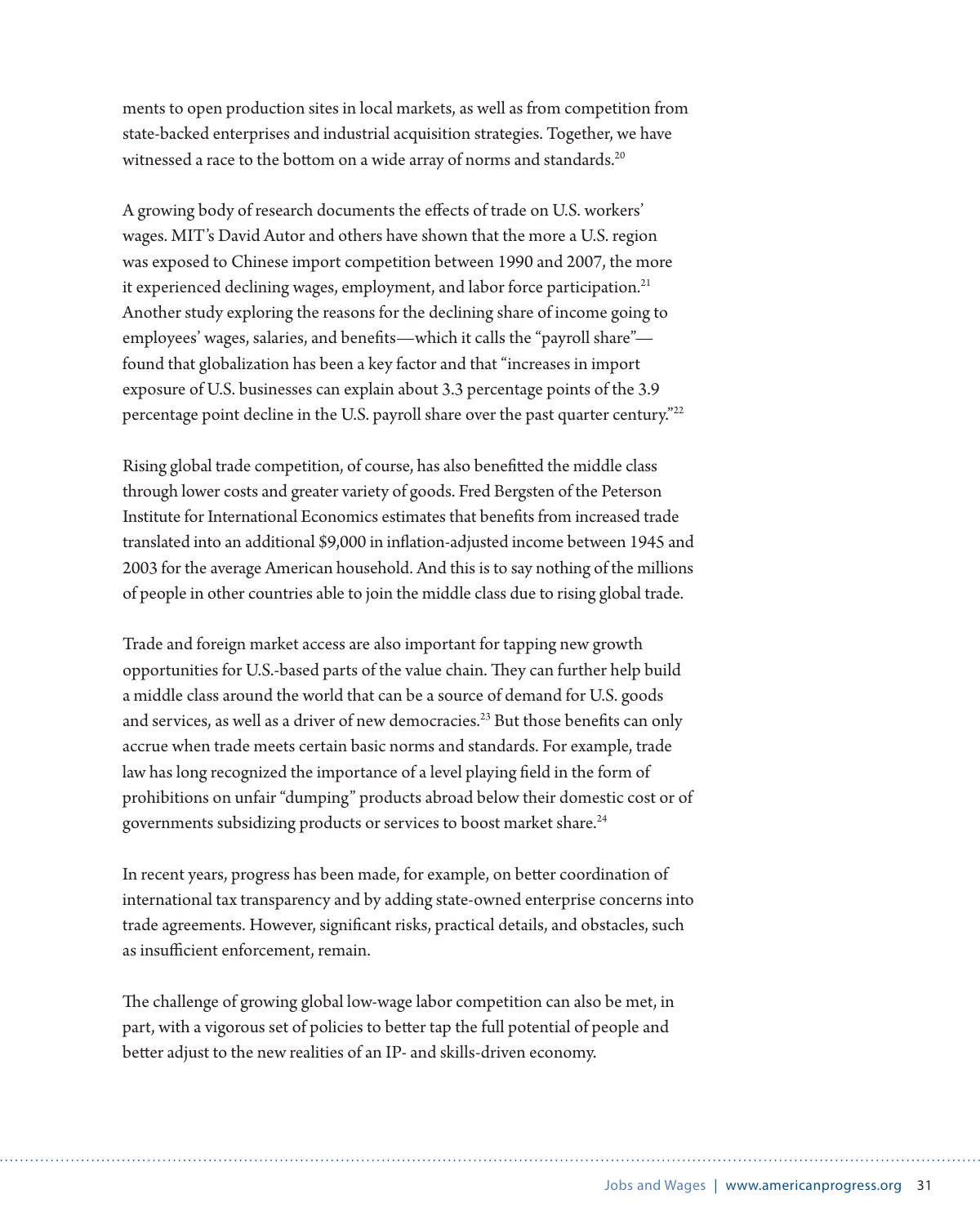## Deteriorating labor standards and other regulatory protections

A third factor that has divorced middle-class wage growth from economic growth has been the deterioration of regulatory protections for the middle class.

The United States originally enacted a wide range of regulatory policies to rebalance the playing field between workers and powerful interests that had the ability and incentive to pay workers lower wages. And those regulatory policies have largely worked. Higher minimum wages, for example, reduce both poverty<sup>25</sup> and reliance on public safety net programs,<sup>26</sup> while also raising wages for workers making well above the minimum wage, $27$  and increasing the economic security and stability of families.<sup>28</sup>

Many of those existing regulatory protections have not been sufficiently updated. Neither the federal minimum wage nor the overtime salary threshold have been automatically indexed to inflation or wage growth. Indeed, the \$7.25 federal minimum wage has not been raised for the past seven years, and it is currently below its real value in 1968 despite a doubling in output per hour.<sup>29</sup> And the overtime threshold—which once protected about two-thirds of full-time workers—only protects 8 percent today.30 Fortunately, the Obama administration recently announced $31$  that it will update the overtime threshold to ensure that middle-class workers are appropriately covered by the protections of overtime laws, as was intended by the original law.

Moreover, new challenges are also emerging. For example, the rise of volatile scheduling practices shift risk and responsibilities to working families without commensurate increases in pay. In 2011, 1 in 5 American workers—including more than one-fifth of parents with children under age 13—faced a nonstandard schedule.<sup>32</sup> Women, workers of color, and younger workers are particularly likely to face job schedule volatility.<sup>33</sup> Uncertain work also means uncertain pay, and these arrangements demand that workers budget, save, and plan more to get through the next week.<sup>34</sup>

Unfair scheduling practices make it nearly impossible for workers to balance work with caregiving responsibilities,<sup>35</sup> affecting not only parents but children as well. Research shows children's language development can be reduced if their parents work nonstandard schedules early in the child's life, and reduced academic performance in adolescence is associated with parents working nonstandard schedules for long periods.36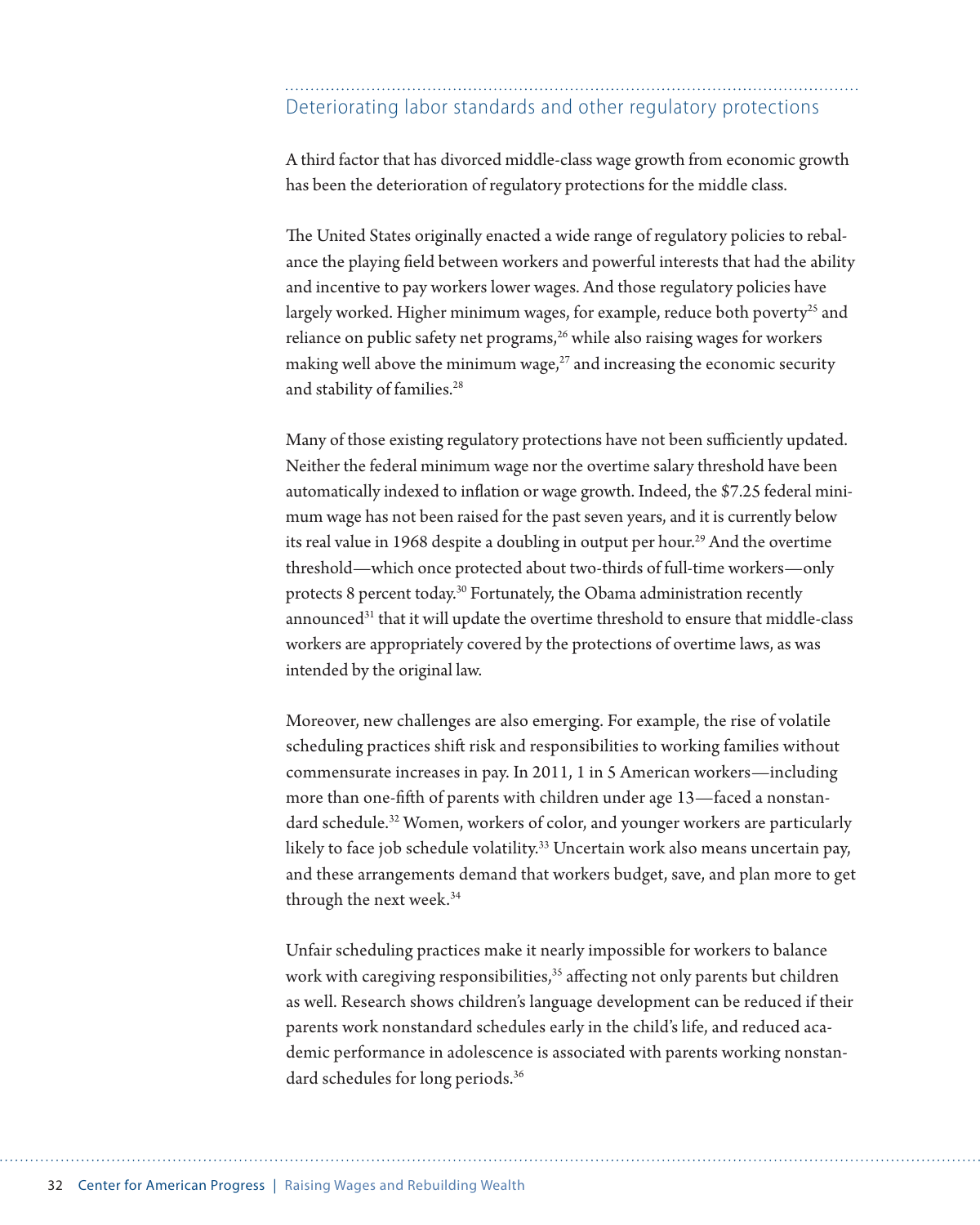The deterioration of other regulatory protections has reduced middle-class economic security by reducing the buying and wealth-creation power of wages. For example, protections for employee retirement savings are critical to ensuring that workers' wages are efficiently transformed into retirement wealth and not siphoned off into unfair fees and financial traps. Consumer finance regulations perform the same role for financial services, such as a mortgage or a credit card, as does regulation for health insurance, student loans, or any number of other important middle-class consumer products.<sup>37</sup> And regulation can also have a broader effect on jobs and wages if a lax approach leads to a financial crisis, $38$  if a corporate sector is focused on short-term profits at the cost of longer-term investments and sustainability,<sup>39</sup> or if industry concentrations raise costs, lower wages, or limit entrepreneurial opportunity.<sup>40</sup>

From the Affordable Care Act to the Dodd-Frank Wall Street Reform and Consumer Protection Act and beyond, the Obama administration has spent much of the past eight years updating these regulatory protections. Protecting the gains of recent years is critical—but more needs to be done.

## The Great Recession and an incomplete labor market recovery

The three forces above—the undermining of worker power, increased global competition for low-wage labor, and deteriorating regulatory protections—drove a wedge between economic growth and middle-class wage growth between 1973 and 2007.

But wage stagnation became even more severe in the wake of the financial crisis and Great Recession, as well as the subsequent slow labor market recovery. Middle-class wage growth and full employment in the economy are inextricably linked. Employers do not raise wages out of charity—they raise them when workers have enough bargaining power to demand a raise or find a new job as a result of a tight labor market. When there are several out-of-work people willing to do the same job, wages will not rise.

It is difficult to overstate the economic effect on the middle class of the 2008 financial crisis and the subsequent Great Recession. To pick just a few data points: 20 percent of 16- to 24-year-olds were without a job in 2010; 2 million middle- and high-wage jobs were lost; 15 million families had their houses foreclosed on between 2007 and 2014; \$2.8 trillion in IRA and 401(k) wealth was destroyed; \$116 billion in small business lending evaporated between 2008 and 2011; and public confidence in the economy—and the American dream—was deeply damaged.<sup>41</sup>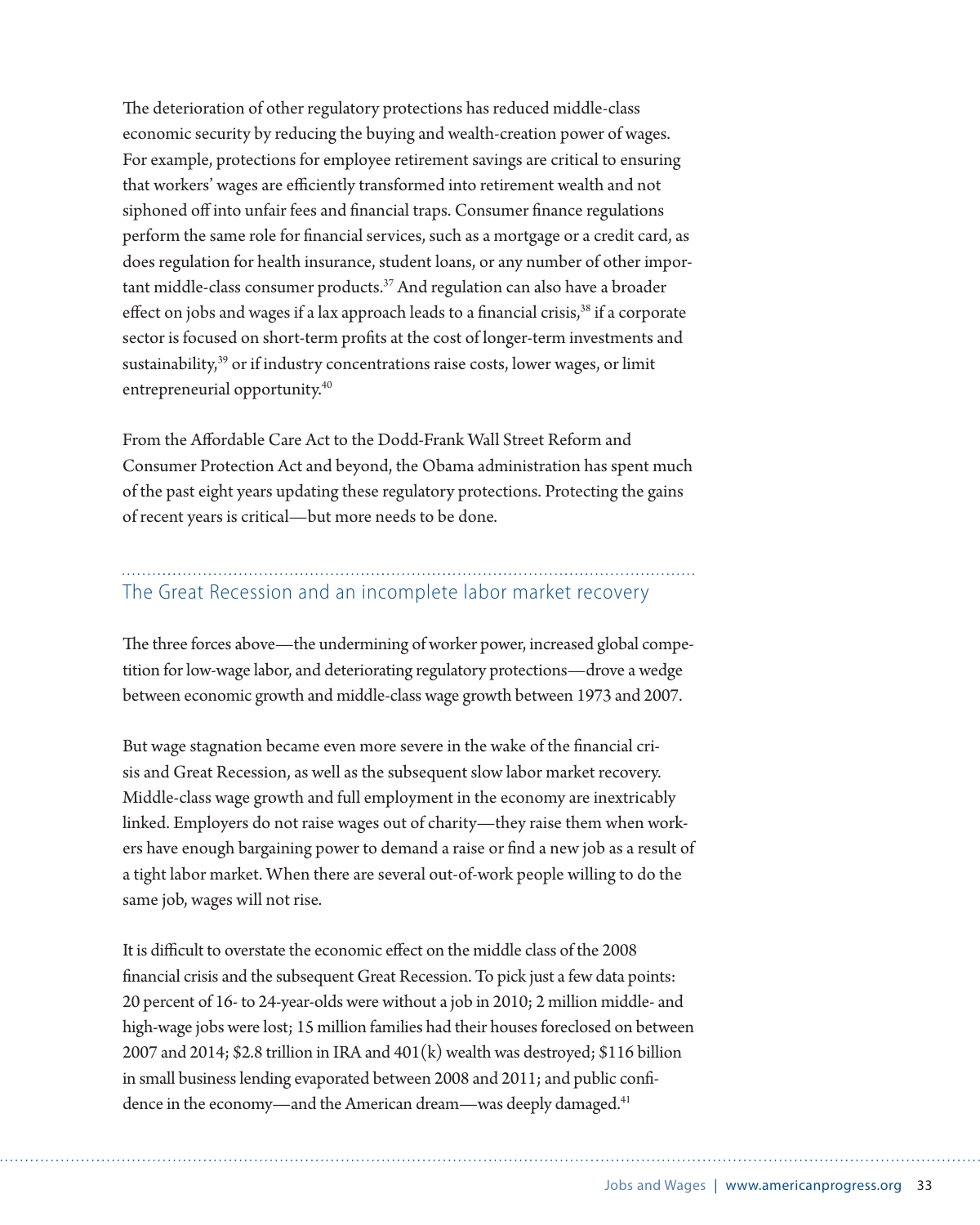Upon taking office, the Obama administration correctly recognized the need for fiscal stimulus support and responded with a sizable stimulus program in 2009. Unfortunately, the Great Recession also produced severe budget crises among states and cities, causing them to cut spending, reduce hiring, and lay off workers. Rather than continuing to help state and local governments fill their budget hole, Congress itself cut spending beginning in 2011, culminating in the sequester cuts in 2013, which altogether cost 1.2 million jobs.<sup>42</sup> For several years thereafter, the Obama administration continued to fight for additional stimulus, but Congress continued to oppose it.



While the labor market has certainly improved over the past six years, it is far from clear that it has reached full employment, despite a low headline unemployment rate. The share of prime-age—25- to 54-year-old—workers with a job is still below its 2007 level and far below its 2001 level, as shown in Figure 2.3. There would be an additional 4.4 million employed workers today if the prime-age employment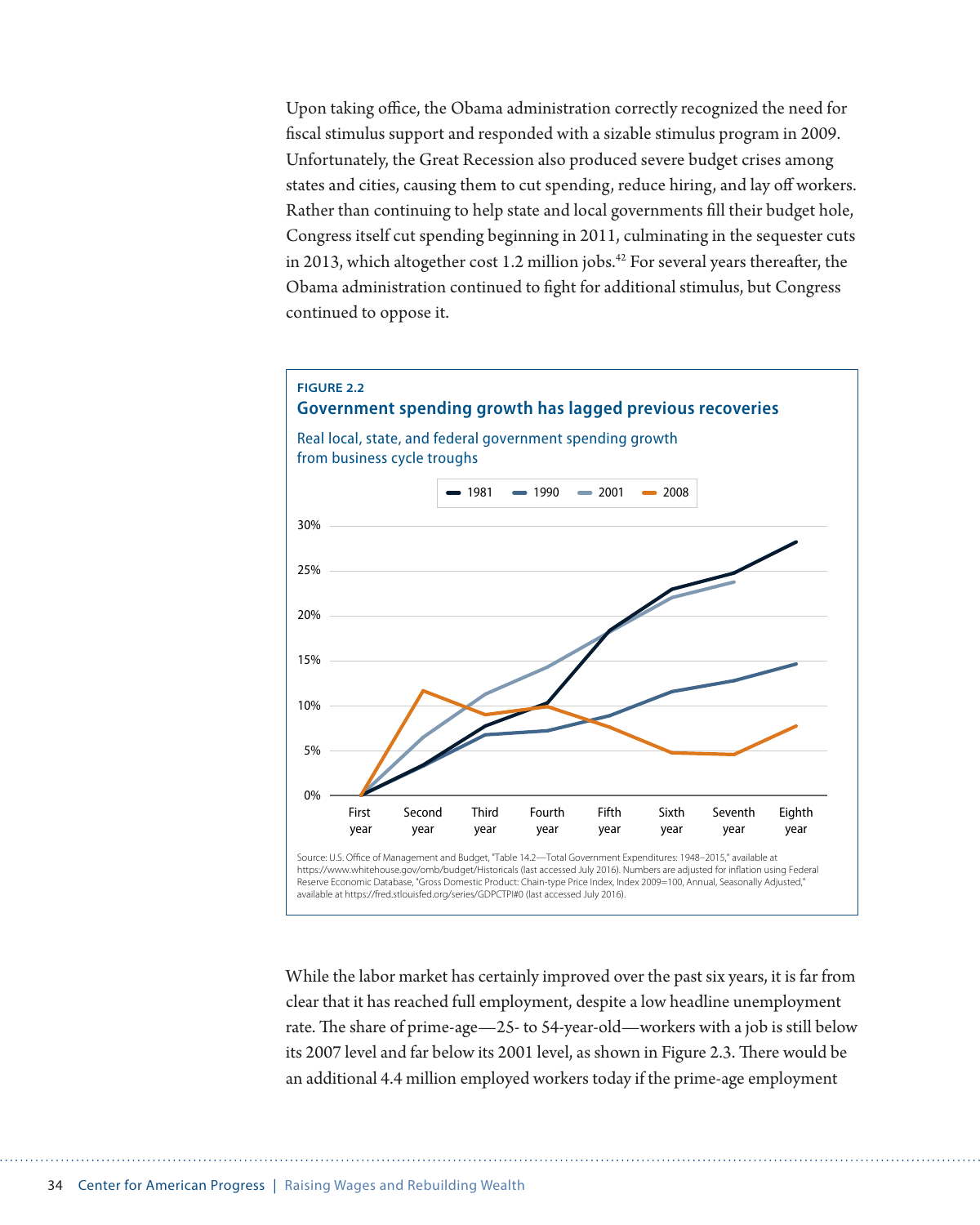rate returned to its 2001 level. The prime-age employment rate may in fact be a better indicator of labor market health today than the headline unemployment rate: While the relationship between the prime-age employment rate and wage growth has remained strong, the relationship between unemployment and wage growth has broken down.43

Perhaps the best evidence that the U.S. economy has not yet reached full employment is the fact that real wage growth—which only began to show signs of life in 2015—remains subdued. Subdued real wage growth and inflation this deep into the expansion suggests that employers still do not feel much pressure to raise wages, implying that a loose labor market is still putting downward pressure on wage growth.



## Challenges in tapping the full potential of people

A new concern about the U.S. economy is the recent slowdown of productivity growth—the long-run driver of rising living standards.

Slow wage growth may itself be a cause of slow productivity growth, as productivity and business investment are inextricably intertwined.<sup>44</sup> High wages give companies an incentive to invest in capital, such as machinery, and make their workers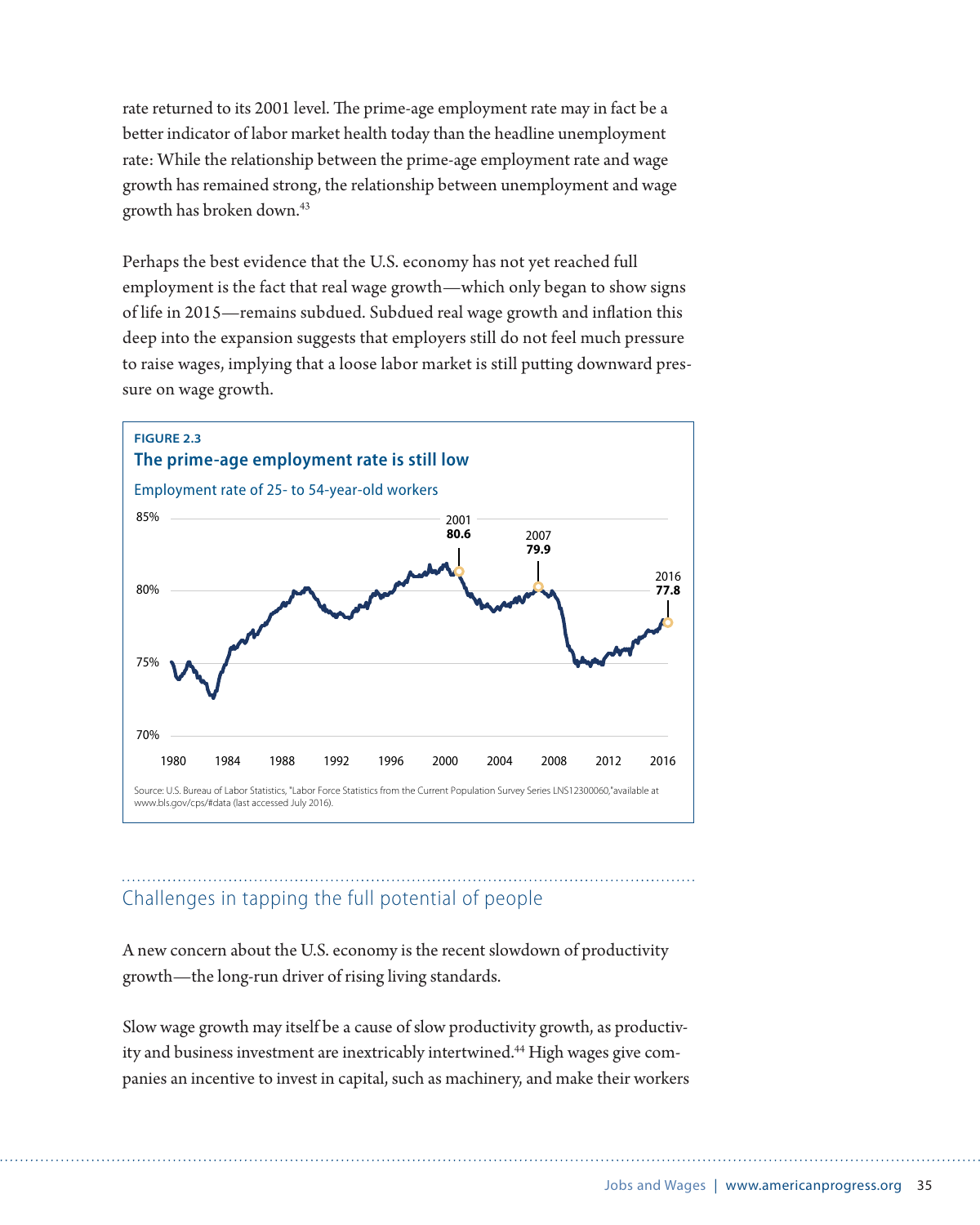more productive. But in a labor market marked by sluggish wage growth, firms can meet increased demand by hiring additional low-wage workers instead of investing in capital in order to make their employees more productive.



The federal government, too, has not made enough productivity-enhancing public investments, such as in infrastructure, education, and scientific research. No number better summarizes this failure than the estimated \$3.6 trillion required to fix the United States' crumbling infrastructure by 2020.<sup>45</sup> While the Obama administration sought to rectify that with new investment proposals and attempts at budget deals, lawmakers' opposition to progress remained strong.<sup>46</sup>

Another reason productivity growth may have slowed is that long spells of unemployment can reduce workers' skills, as well as the quality of their matches with employers.47 Workers who lose their jobs in recessions see their earnings fall even after they find a new job.<sup>48</sup> This earnings decline may reflect the loss of what economists call industry-specific or firm-specific human capital—skills and knowledge workers have that makes them more productive but could only be applied at their former industry or employer.<sup>49</sup> Millions of laid-off workers have returned to the labor force during the recovery, but they may not be as productive because they no longer have the on-the-job know-how they once did.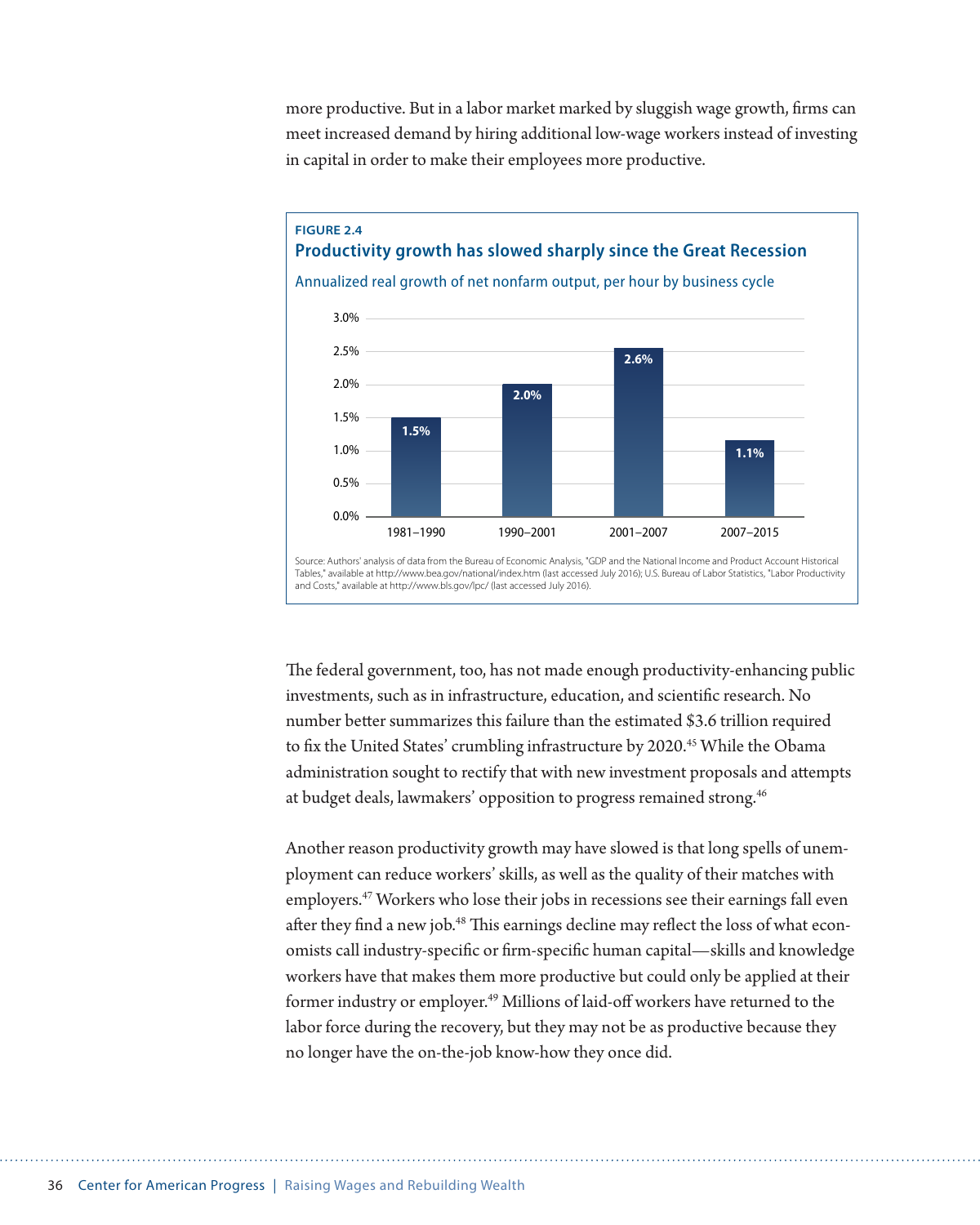This speaks to a larger challenge the United States has had in maintaining its base of skills in an economy where workers move in and out of employment in order to take care of themselves and their families. For example, the United States is the only developed country that does not guarantee paid family leave when workers have a new child, and its investments in child care are inadequate. Whether a worker's extended separation from the workforce is the result of a struggling employer or a need to care for family, the result of this employment gap is a permanent reduction in their wages.

Addressing these challenges and restoring growth requires a policy agenda that fits the economy we have today. Fortunately, there are clear solutions to many of the problems we must address.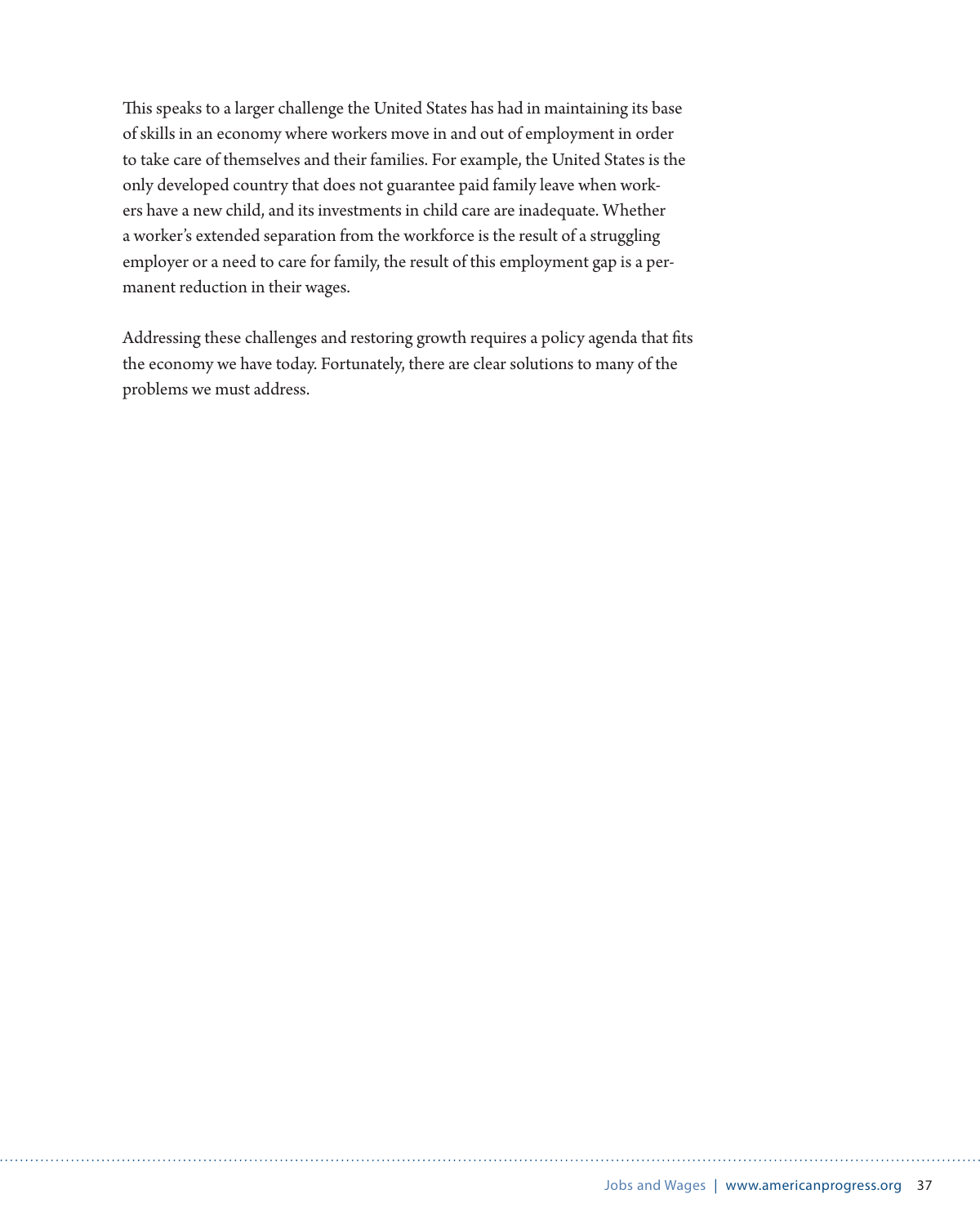## Policy responses for reigniting growth, jobs, and wages

A policy agenda that seeks to raise middle-class wages must enable workers to share in the economy's gain, ensure a level playing field internationally, and restore the regulatory protections that prevent a race to the bottom at the expense of middle-class incomes and wealth. It must also ensure continued robust job creation, prevent financial crises, and raise productivity by tapping the full potential of the American people.

## Maintain a high-pressure, full employment economy

In a vibrant, high-pressure economy, employment grows and employers compete for workers by offering raises. Establishing this kind of economic environment is a crucial starting point for raising wages and rebuilding middle-class wealth. The challenge of assuring that there is sufficient aggregate demand to run the economy at its full potential can be met by boosting public and private investment, ensuring resiliency in employment, executing a monetary policy that supports full employment, and effectively protecting against financial crises.

#### Boost public investment

One of the smartest investments the government can make is in its infrastructure. Recent research by J. Bradford Delong and Lawrence H. Summers,<sup>50</sup> as well by the International Monetary Fund, $51$  shows that infrastructure spending surpasses any reasonable cost-benefit analysis for two reasons. First, infrastructure expenditures have strong output and employment effects. When the economy is operating below potential, public spending increases total economic activity. This is also referred to as the multiplier effect, whereby one additional dollar of expenditure produces more than a dollar in total activity. Conservative estimates place the multiplier effect at approximately 40 percent, meaning for every dollar spent by the government, total economic output increase by a \$1.40.<sup>52</sup> Second, well-chosen infrastructure improvements raise overall productivity by providing effective support for economic activity.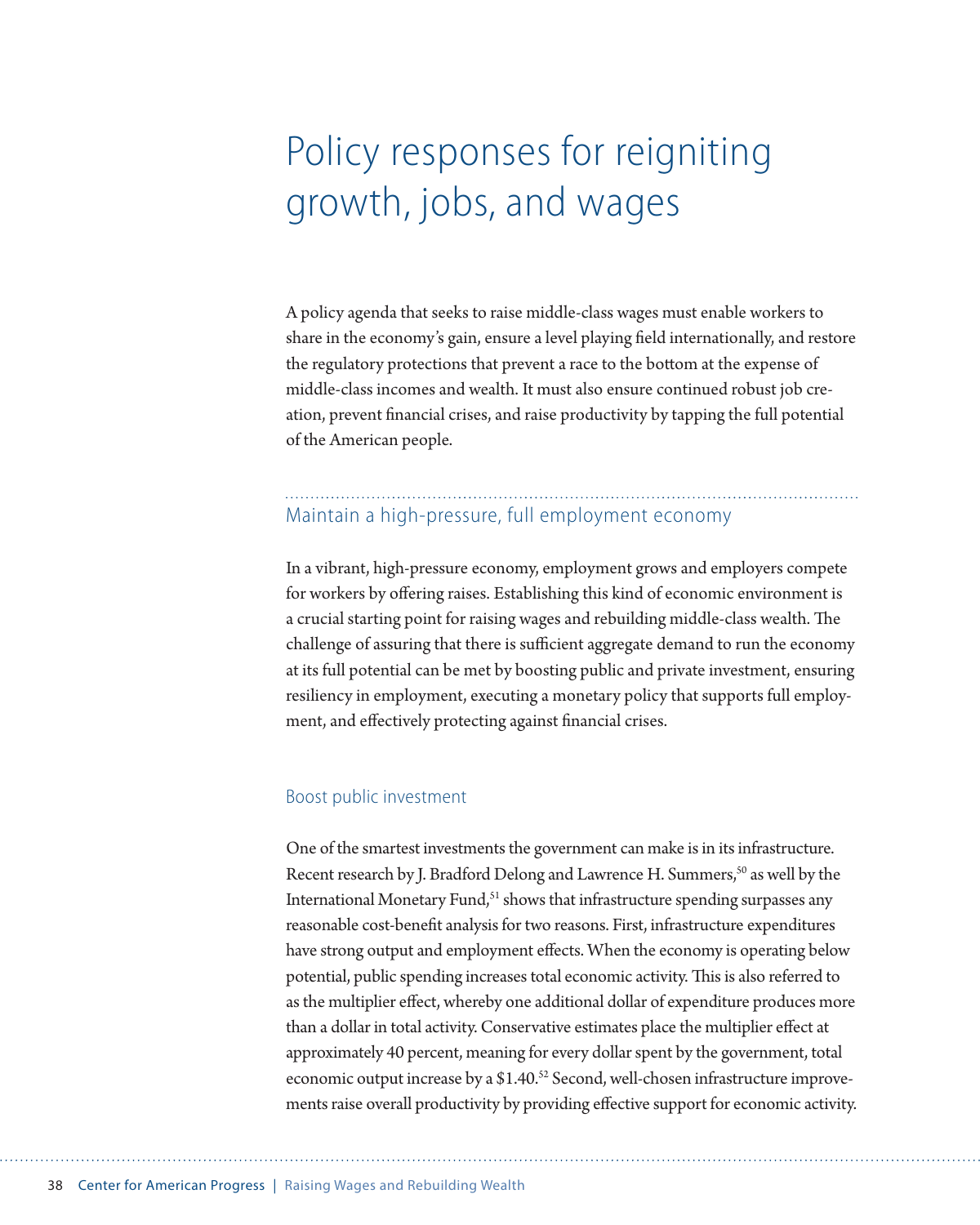Underinvestment produces chronic roadway congestion in metropolitan areas, service interruptions on public transit, and temporary closures of major facilities that add up to billions of dollars of lost productivity each year.<sup>53</sup> The time has come to move away from a reactive approach to infrastructure toward a growthenhancing approach. To do so, the federal government must partner with state and local governments to provide robust and predictable fiscal support.

Recently, CAP released a comprehensive infrastructure report titled "An Infrastructure Plan for America: How Investing in Infrastructure Will Lay the Foundation for Prosperity, Advance Environmental Goals, and Rebuild the Middle Class."54 This plan calls for increasing total federal expenditures on infrastructure across sectors by \$500 billion over 10 years.

As part of this effort, Congress should establish a national infrastructure investment authority, or NIIA, to provide low-cost, flexible financing to projects of regional or national significance. Furthermore, the NIIA should have the discretion to provide zero or negative interest loans, as well as to offer truly subordinated debt. Finally, Congress should increase the share of federal funds that are distributed through competitive grant programs and expand performance management to provide greater transparency and accountability for how state and local recipients spend federal funds.

Taken together, increased expenditures and greater oversight will not only increase economic productivity but also ensure that funds flow to those projects that provide the greatest social, environmental, and economic return on investment.

### Boost business investment through long-termism

The private sector must also play a role in enhancing growth and raising wages. In particular, reducing the short-term focus of public markets may help remove corporate disincentives to invest.

Business investment began to fall off its pre-1990 trend in 2000.<sup>55</sup> Research by Bank of England Chief Economist Andy Haldane and others measured "impatience" across U.S. and U.K. industrial sectors, defined as how much markets excessively penalize a dollar of profit earned tomorrow relative to a dollar earned today.56 They found no evidence of impatience between 1985 and 1994 but did find evidence between 1995 and 2004.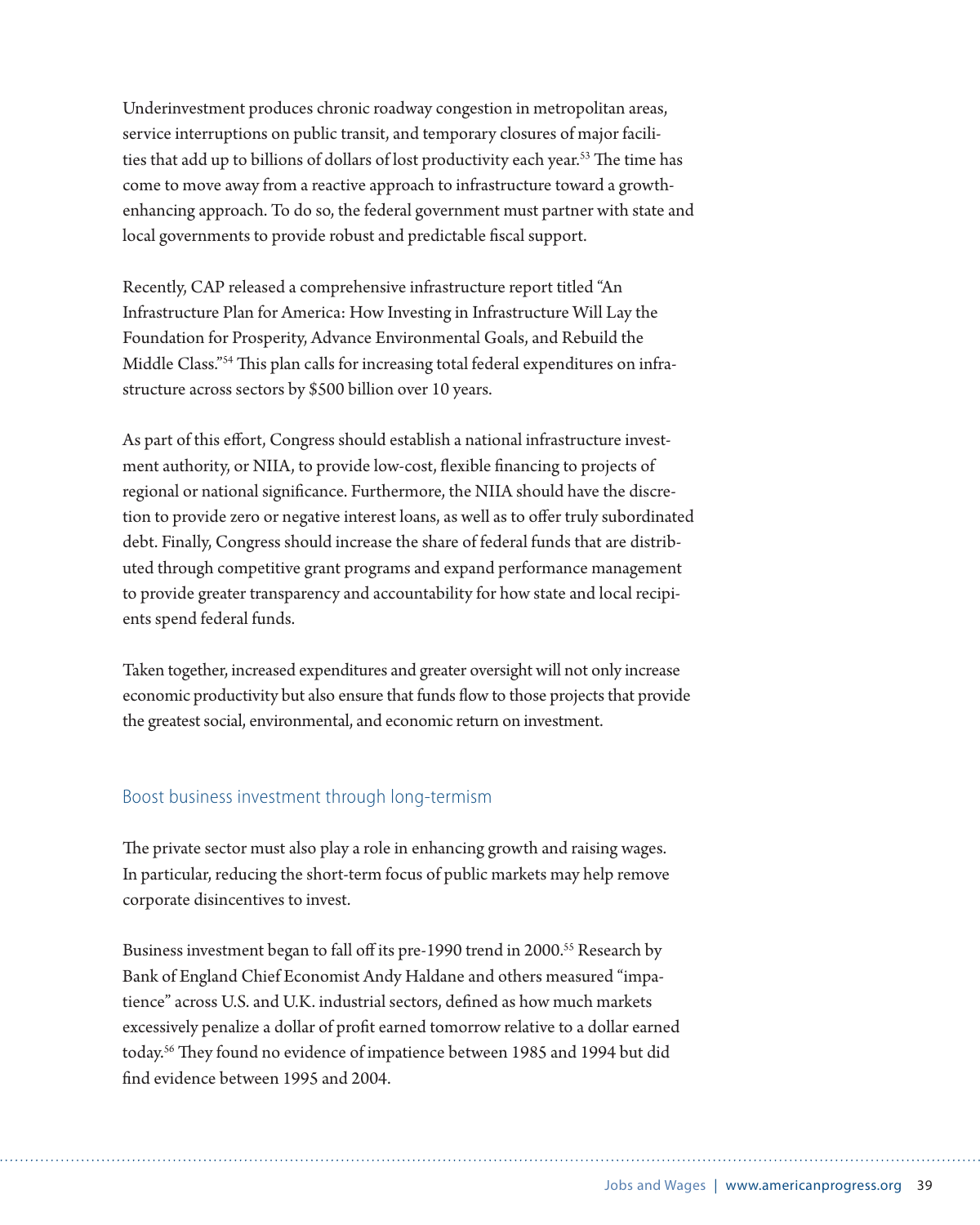One of the most important policies that could promote long termism in the business community would be adjusting the tax provision that allows businesses to deduct executive compensation above \$1 million, if based on performance. This incentive should be restructured to encourage compensation that rewards long-term, rather than short-term, performance. The U.S. Securities and Exchange Commission, or SEC, should also increase transparency requirements for share buybacks in order rein in insider manipulation and develop a better understanding of the link between buybacks and executive compensation. A sliding capital gains tax rate and greater proxy access both can reward long-term asset holding and better align the interests of executive decision-makers and long-term shareholders.

In addition, the SEC should enhance disclosure that would empower both investors and executives to focus on long-term results. For example—as proposed in a recent CAP report titled "Workers or Waste?"—enhancing disclosure of corporate investments in worker training could remove a disincentive to companies investing in their workforce while also better protecting investors who will want to reward productivity-enhancing workforce training.<sup>57</sup>

#### Resilient employment solutions

Because the human and economic costs of recessions and slow growth are high, smart policy means preparing for recessions before they happen. Government should become a more active stabilizing force in the face of recessions by making it easier for workers to find jobs when the economy is weak. This will raise wages and curb employment loss in the short term by providing countercyclical stimulus, as well as raise wages in the long term by preventing spells of unemployment from permanently depressing workers' earnings. And policy should also focus on helping workers who want to re-enter the workforce after leaving for noneconomic reasons, such as raising a child or taking care of a parent.

We should enact a suite of policies that will raise wages by making employment more resilient, enabling workers who are laid off or who exit the labor force to find a job as quickly as possible. For example, the United States should deploy a new mechanism to automatically fund additional temporary national service positions during periods of high long-term unemployment, in addition to fully funding the 250,000 national service positions authorized by the Edward M. Kennedy Serve America Act of 2009.<sup>58</sup> The United States should also establish a national sub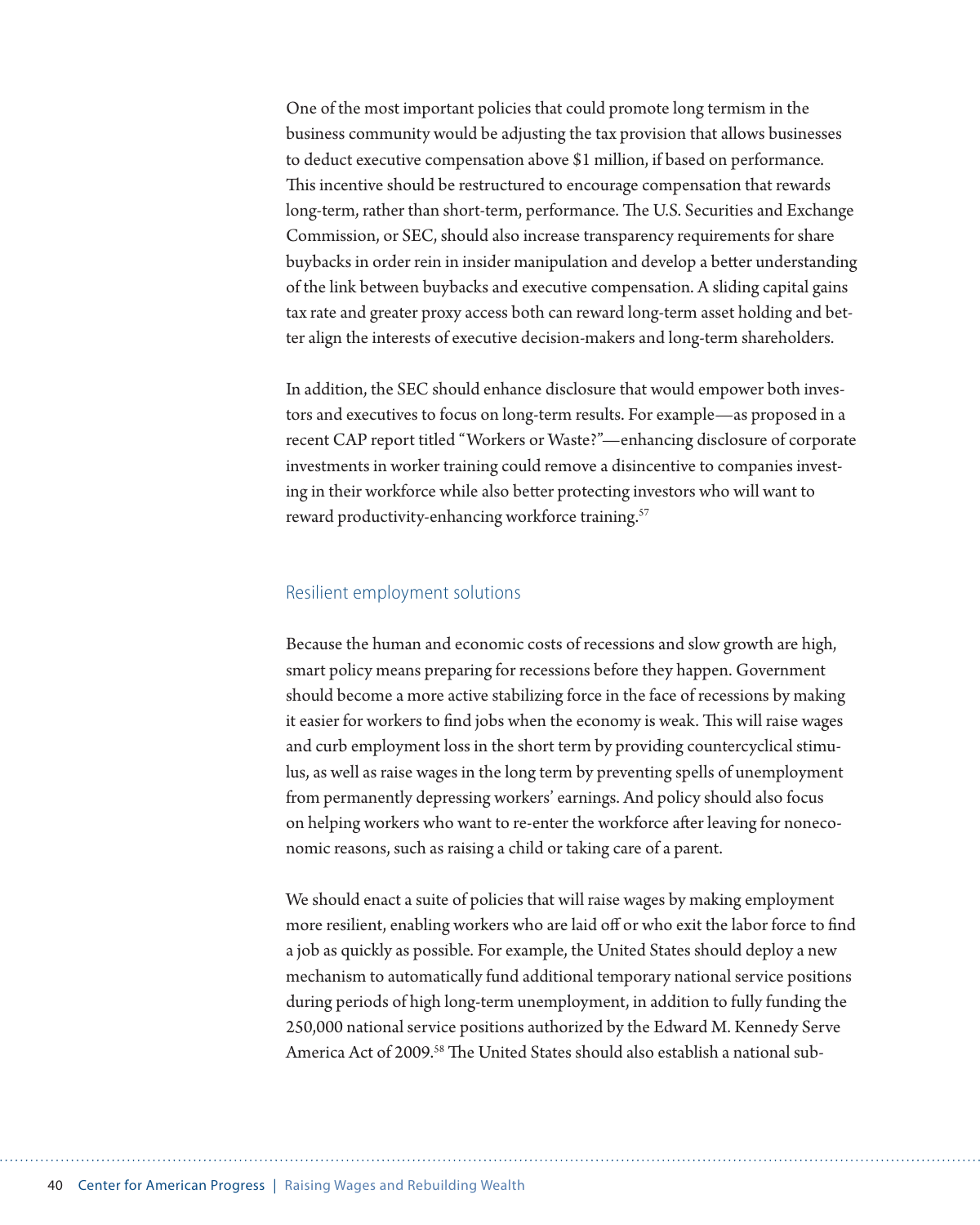sidized jobs program that would help certain groups at the margins of the labor market—such as the long-term unemployed and persons with criminal records find employment by providing incentives for local small businesses to invest in training employees whom they would not otherwise hire.

We should strengthen unemployment insurance, or UI, as a tool for fighting recessions and to help working families persevere through spells of unemployment. The Center for American Progress, the Georgetown Center on Poverty and Inequality, and the National Employment Law Project recently released a report, entitled "Strengthening Unemployment Protections in America," that spells out ways to do just that.<sup>59</sup> The report suggests that UI must be better funded so that it can reach a greater share of the unemployed, including giving job seekers access to tools for successful re-employment and training. Eligibility criteria should be reformed to include part-time, lower-wage, and temporary workers. And UI must be made ready to respond to the next recession by modernizing its financing system and improving its solvency.

To support people who are searching for jobs but do not qualify for UI—such as recent graduates and individuals returning from unpaid caregiving—the United States should also create a Jobseeker's Allowance that provides a modest, shortterm weekly allowance, conditional on ongoing work search efforts.

### Execute monetary policy with the middle class in mind

The policy stance adopted by the Federal Reserve is key to allowing employment and wages to grow and the economy to reach its potential. Given the current economic environment of low inflation, very low long-term interest rates, and economic slack, monetary policy should resist calls to raise interest rates when circumstances do not require it. Premature rate increases could cut off economic recovery; with any challenge from inflation yet to materialize, this ought to be avoided. Instead, the Federal Reserve should focus on sustaining demand adequate to enable the economy to operate at full potential.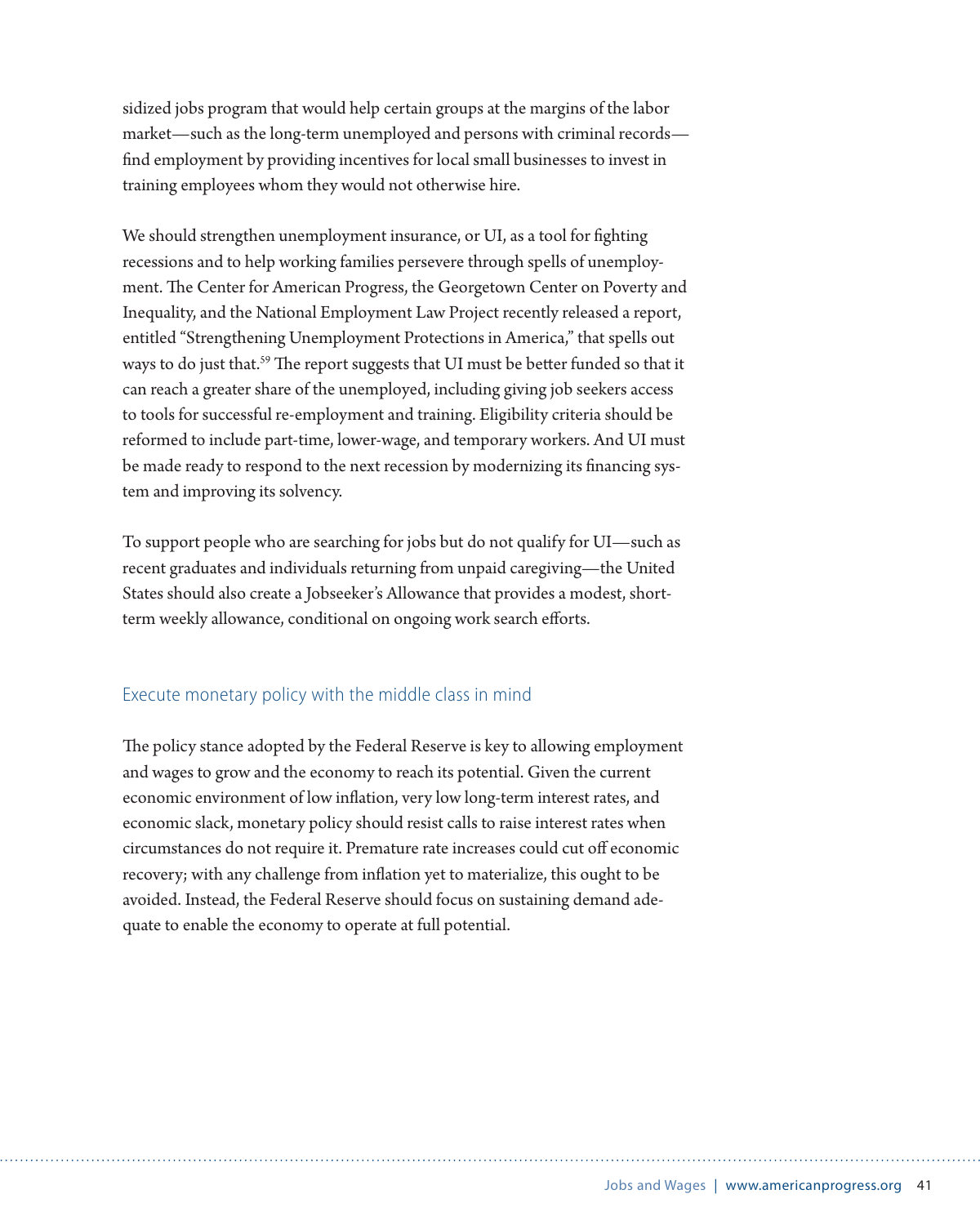#### Protect the economy and the middle class from financial crises

A healthy and effective financial system plays a central economic role in connecting those who want to save with those who want to borrow and grow. Yet, without strong and effective regulation, this system can break down—with devastating effects on jobs, wage growth, and middle-class wealth. Thus, a core element of maintaining full employment is preventing financial crises.

The Dodd-Frank Act and subsequent regulations under it made significant strides in addressing major fault lines in regulation. These improvements included requiring banks to have sufficient equity to absorb losses; to maintain enough liquidity to enable short-term resiliency; and to end proprietary trading and limit private fund investments to prevent swing-for-the-fences activities. The largest and most systematically important banks are also required to produce credible living wills that demonstrate how they can be wound down in an orderly fashion should they fail. The act also introduced measures to increase transparency and stability in derivatives markets to prevent unobserved daisy chains of risk. A robust Consumer Financial Protection Bureau, or CFPB, helps lay a solid foundation for financial stability as well.

More remains to be done. From the proper design of secondary mortgage markets to new and evolving markets engaged in credit extension—sometimes called shadow banking, or market-based finance—we will need appropriate regulatory guardrails and oversight. Ultimately, reform is also about restoring a sense of fairness and, therefore, trust.

Policymakers also cannot lose focus on making sure enough has been done, including capital, structural reform, and beyond. "Too big to fail" is not a challenge to be taken lightly. Failure to secure needed reform may not be broadly felt until it is too late, and the middle class again face the economic devastation wrought by a financial crisis and recession.

## Empower workers to share in the economy's gains

A high-pressure economy with tight labor markets will help to raise wages, but more needs to be done to restore worker bargaining power. We need to firmly re-establish the link between wages and productivity that broke in the 1970s. Central to that is restoring and supplementing worker bargaining power. Here are several ways to do just that.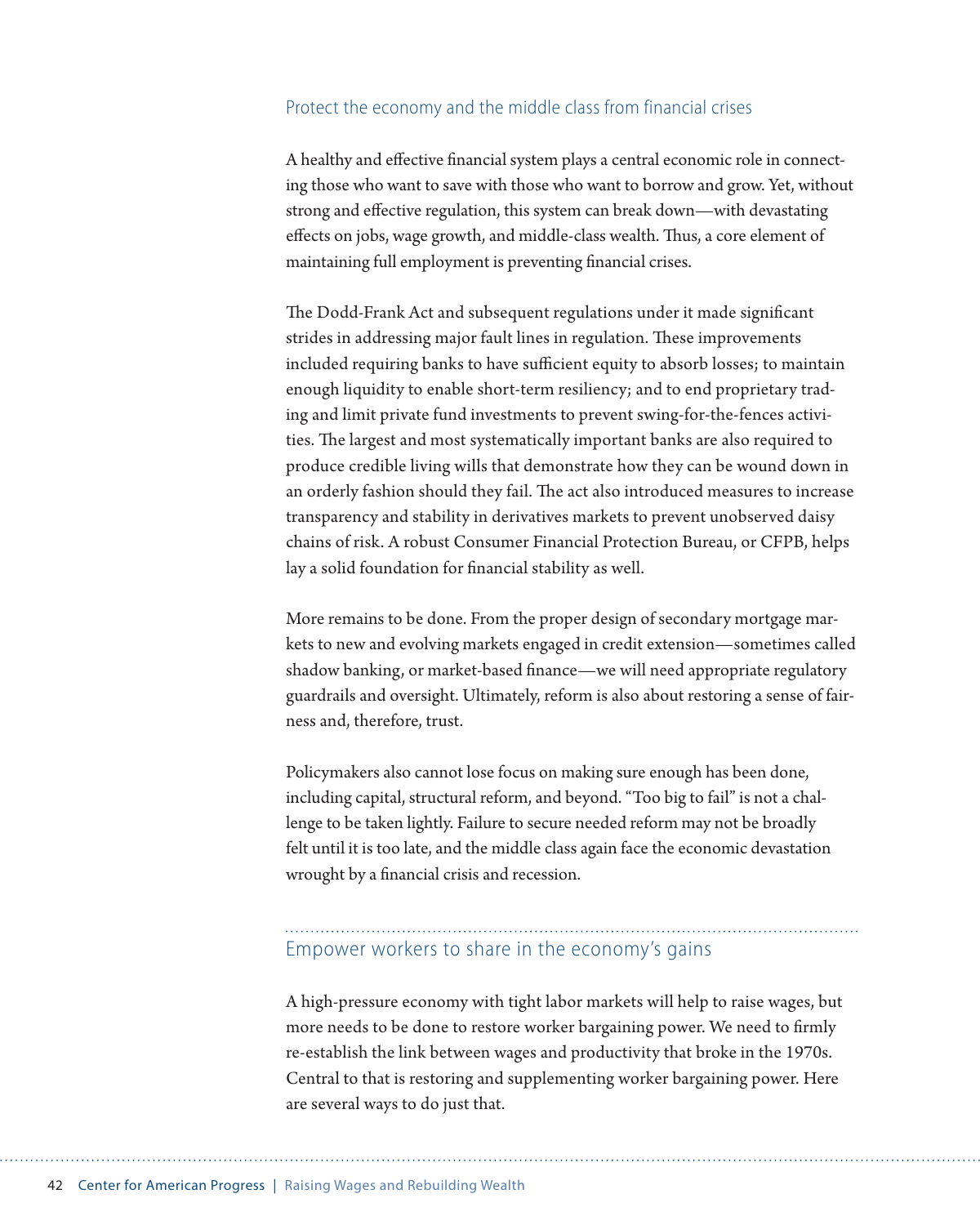#### Restore worker bargaining power

We should modernize our labor relations system—which has not been rethought since the 1930s—so that it can help workers and business thrive in the modern global economy. As described in CAP's recent report "The Future of Worker Voice and Power," there are four key elements to modernizing U.S. labor law: Replacing enterprise wage bargaining with multi-employer bargaining for an industry or region; expanding voice in the workplace to include organizations such as works councils; encouraging membership in worker organizations; and safeguarding basic rights for all workers. These proposals, taken together, will empower workers to negotiate for a larger share of the economic pie—even while supporting the productivity gains that will continue to see that pie grow.

Existing proposals such as the Workplace Action for a Growing Economy, or WAGE, Act are an important part of this modernization, but they should be understood of as part of a broader effort. Modernizing labor law will raise wages, ensure workers have a voice, boost productivity, and foster a collaborative relationship between workers and management.

## Deploy profit sharing

In addition to collective bargaining, profit-sharing mechanisms—such as broadbased stock options, worker cooperatives, and employee stock ownership plans can also help raise wages and incomes. These programs are associated with higher pay, benefits, and long-term wealth accumulation for workers,<sup>60</sup> while businesses benefit from increased productivity, profitability, lower turnover, and a higher likelihood of long-term survival.<sup>61</sup>

Despite the benefits of these broad-based profit sharing programs, less than half of all American workers benefit from these programs today, and those that do only receive modest amounts of income from such programs.<sup>62</sup> As set forth in the CAP report "Capitalism for Everyone," the federal government should adopt a range of policies to promote broad-base profit sharing.<sup>63</sup>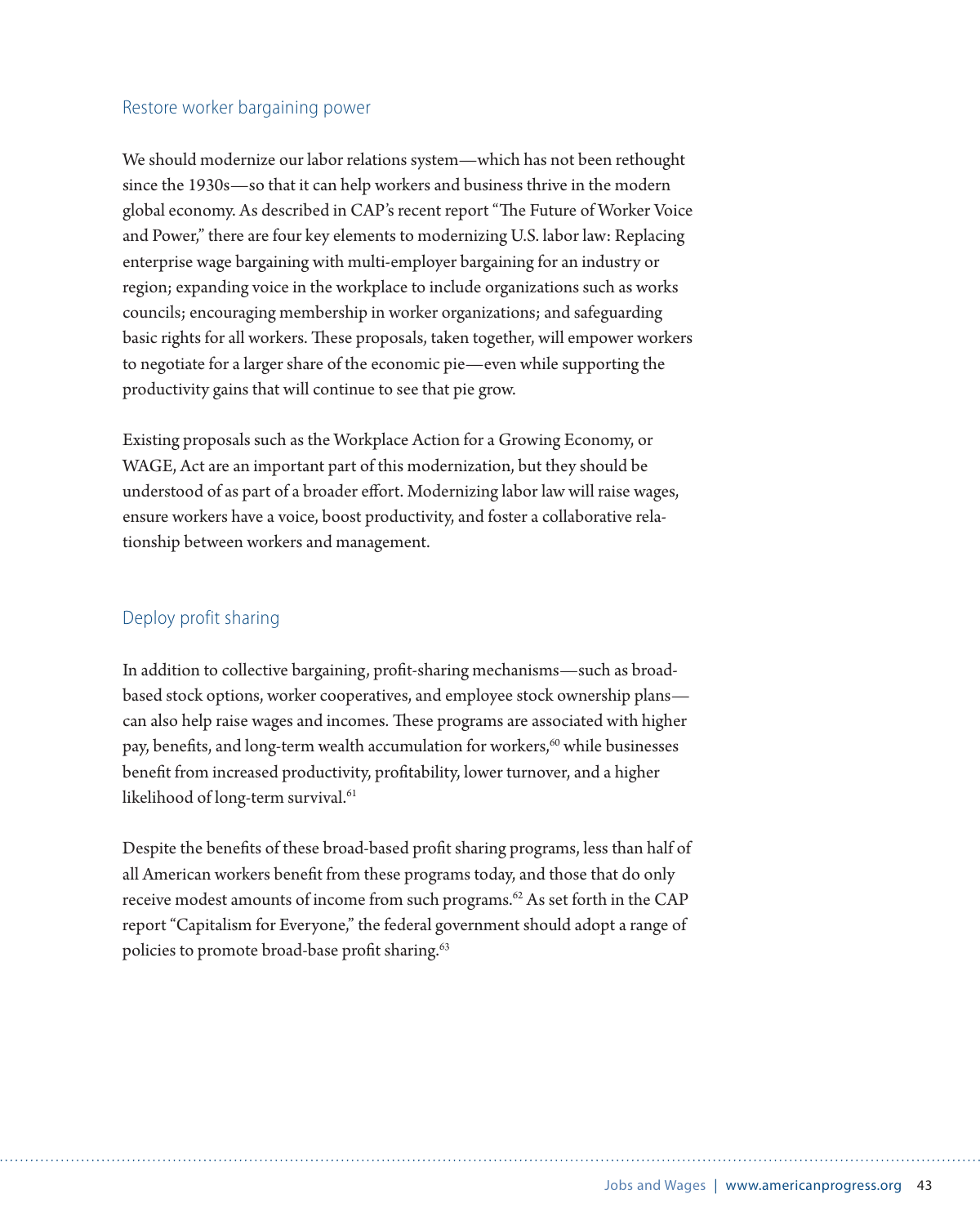## Address the labor market effects of globalization

Technology, transportation, and the end of the Cold War have inaugurated the arrival of a truly global labor market. The U.S. policy agenda must be clear-eyed about the effects on middle-class wages, incomes, and living standards wrought by globalization. This means developing trade policies that encourage open and vigorous trade—but on a level playing field for U.S. workers and businesses.

We must improve our understanding of how trade policy affects local economies, but we cannot close our doors. With the United States and its major trading partners needing to restore growth and increase productivity, trade will be an important tool for the developed world to access the fastest growing sources of demand around the world. Global demographics only underscore the importance of exports to future U.S. economic growth. When put on solid, well-regulated footing, trade can contribute to the prosperity and vibrancy of our global and domestic economies, lift people out of poverty around the world, and increase the United States' capacity to address global threats such as climate change and extremism.

As set out in the CAP report "Progressive Pro-Growth Principles for Trade and Competitiveness," smartly structured trade relationships address challenges to fair competition—and with it, the effects on labor markets—posed by currency mispricing; state-owned and state-supported enterprises; unbalanced dispute settlement mechanisms; insufficient labor and environmental standards and enforcement; and rules of origin that undermine the supply chain benefits of trade deals for their participants.<sup>64</sup> Addressing subsidies that distort investment decisions is also critical.<sup>65</sup> Many of these arise from a lack of taxpayer accountability and uncompetitive, mercantilist practices.<sup>66</sup>

Trade should also move toward greater automaticity and become more like a regulatory relationship and less like a negotiated one.<sup>67</sup> As set out in the CAP report "300 Million Engines of Growth," automaticity first and foremost focuses on making trade decisions more routine. Not only would this reduce the upfront costs of initiating trade actions but also reduces the chilling effects that threats of retaliation can have. Automaticity can also be deployed on a countryby-country level to reduce the potential negative political consequences of enforcing trade obligations.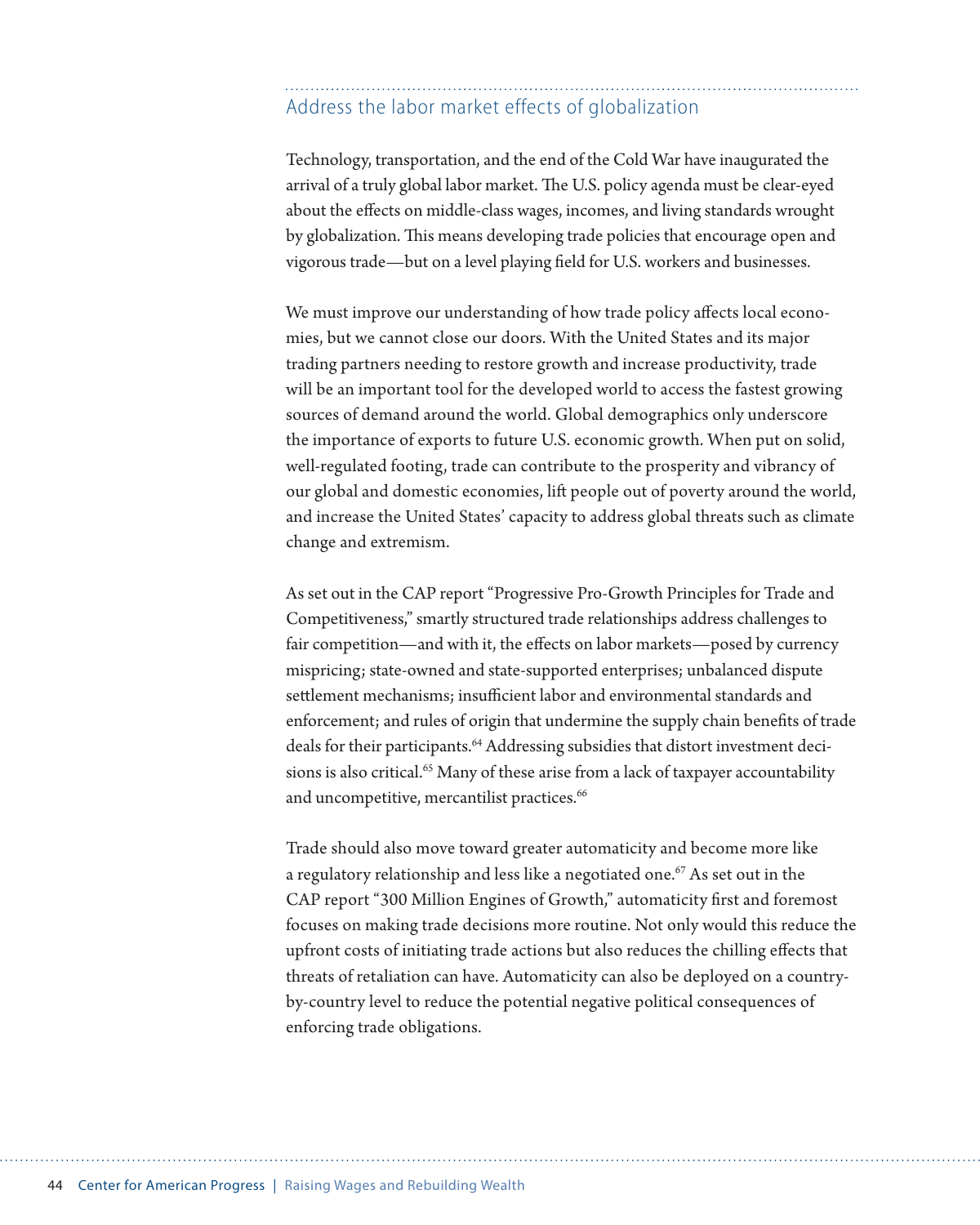## Rebuild labor standards and the broader regulatory floor

From preventing the labor market from becoming a race to the bottom, to ensuring competition keeps prices in check, to protecting consumers from predatory financial practices, regulation plays an important role in protecting real wages. Much work has been done to rebuild the regulatory floor over the past eight years—but more needs to be done.

#### Raise minimum wages

One of the most straightforward ways to raise incomes would be for Congress to raise the federal minimum wage to at least \$12 per hour by 2020 and index it to the median wage. In addition, Congress should eliminate the special \$2.13 subminimum wage paid to America's 4.3 million tipped workers, most of whom are women.<sup>68</sup>

There is growing momentum in states and cities to raise the minimum wage even higher than \$12—for example, California, New York, and Seattle have all put their minimum wages on track to reach \$15 in the coming years.<sup>69</sup> Cities and states should continue to raise their minimum wages above the inadequate federal minimum wage and consider raising it to \$15 per hour, especially in communities with a high cost of living.

### Reduce job schedule volatility

To help workers maintain a steady income, Congress should pass the Schedules that Work Act, which would require two weeks advance notice of worker schedules, allowing employees to plan around their work schedules and to request necessary schedule changes.70 It would also protect workers from retaliation for making such requests and guarantee pay for shifts that were cancelled or shortened with little notice. State and federal policymakers should assess and learn from models of workplace policy reform enacted in municipalities around the country, such as in San Francisco, which recently became the first jurisdiction to pass a fair scheduling law.71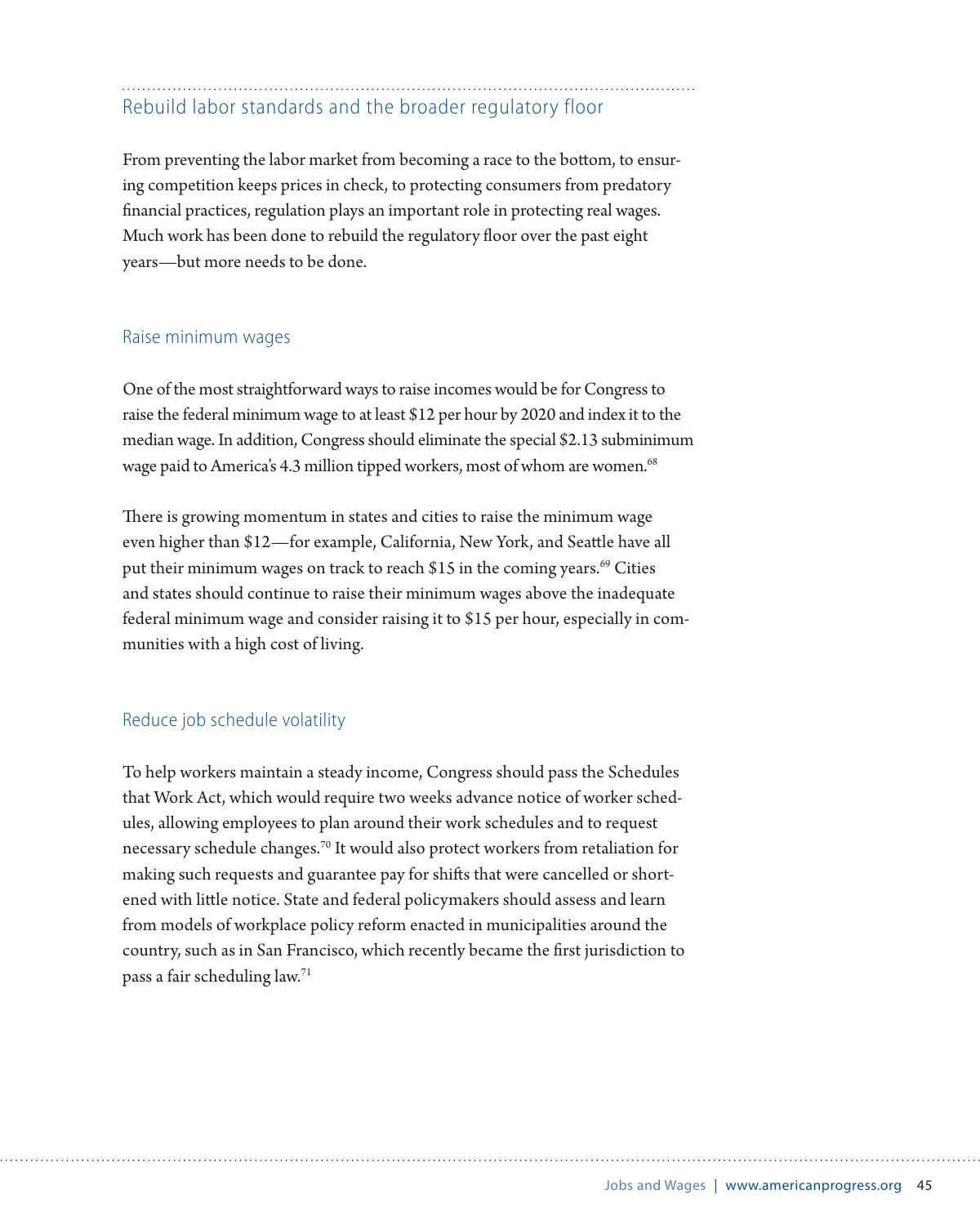#### Rebuild competition policy

Antitrust policy—and competition policy more broadly—remains a significantly underappreciated and underutilized regulatory tool. As a recent CAP report titled "Reviving Antitrust" shows, there is growing evidence that, across industries, increasing market power is having pernicious effects on our economy and politics.72 These effects include higher prices and correspondingly lower wages; greater barriers to entry for new and expanding businesses; reduced product quality and innovation; as well as a corrosive influence on policymaking.

The report notes that there are a number of steps the United States can take to spur more vigorous competition. The past 30 years has been generally defined by remarkably permissive enforcement by the Federal Trade Commission and U.S. Department of Justice.<sup>73</sup> With new leaders and a reinvigorated approach, enforcement agencies can begin to administer presumptions against concentration and shift the burden of proof in favor of competition. In addition, executive branch agencies that presently lack clear competition mandates can be more actively engaged in order to provide oversight of concentrated sectors and assist with the sanctioning of anticompetitive behavior. Finally, antitrust enforcement needs greater transparency, which is achievable through more periodic disclosures of agency actions and industry competition data.

Whether it be ensuring that increasing market power does not result in higher prices for families, constrain wage growth for workers, or stymie small-businesses and entrepreneurs, revitalized antitrust policy has an important role to play in protecting middle-class economic security and opportunity.

#### Empower vibrant pro-consumer regulatory approaches

By putting pro-consumer approaches at the forefront of their agenda, regulatory agencies can improve the economic position of middle-class households by reducing fraud, abuse, and unfair treatment, as well as by protecting against the devastation of a financial crisis. To take just one example, the Consumer Financial Protection Bureau, or CFPB, in its short history has provided more than \$11 billion in relief to 27 million wronged consumers and has processed nearly 1 million consumer complaints.74 CFPB credit card regulations alone saved families \$16 billion in fees while also improving the reputation of the credit card industry and maintaining access to credit.<sup>75</sup> Protecting the CFPB from those who would strip it of its independence or effectiveness is critical.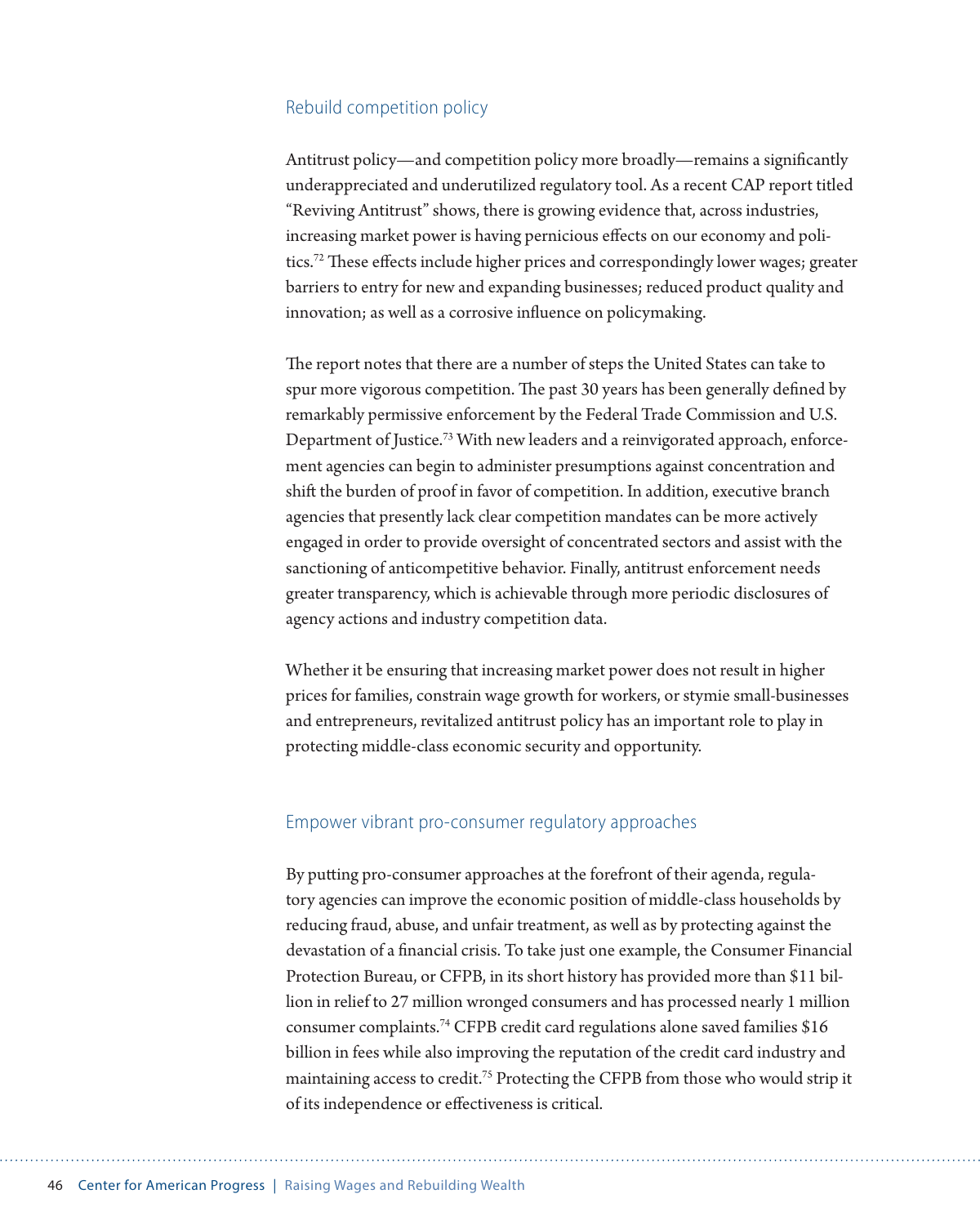Additional steps should also be taken to empower consumers of financial services and in other areas too. For example, once a year, consumers should be able to open an account at a different bank or credit union and have automatic deposits and withdrawals—such as paychecks and recurring bill payments—seamlessly carry over to the new account. This policy—which has existed in the United Kingdom for three years—would make it easier for families to switch financial institutions and would force banks and credit unions to truly compete for customers' dollars and loyalty.76

Legal and regulatory approaches can also help rebuild wealth. Congress should make it easier to discharge student loans in bankruptcy for borrowers with poorquality loan products or who attended programs with poor educational and career outcomes.77 Similarly, while the courts currently permit modifications of mortgage loans on second homes and vacation homes, they do not permit modifications on primary residences.78 During the foreclosure crisis, this restriction unnecessarily delayed the economic recovery of families and communities.79

Arbitration clauses that require individuals to waive their right to sue also create an uneven playing field for the middle class, eroding the ability of consumers to seek remedies in court when harmed by a product. Instead, any disputes go to arbitration—a process in which the company picks and pays for the ultimate decider in the case.<sup>80</sup> Despite their ostensible rationale, these provisions do not save consumers money: An analysis of credit card costs by the CFPB found that the difference in price based on the presence of arbitration clauses was not statistically significant.<sup>81</sup> Multiple agencies—including the CFPB, the U.S. Department of Education, and the U.S. Department of Labor—are seeking to limit the use of these clauses; Congress should stand with them.<sup>82</sup>

Overall, U.S. regulatory agencies need strong, independent leadership and funding to enable a vibrant, responsive regulatory approach working on behalf of both the middle class and the most vulnerable. Congress and the courts should not weigh agencies down with costly, burdensome red tape that only undermines their ability to execute the directives that Congress gave them in law.

## Raise wages by tapping the productive potential of people

Productivity growth enables the long-run growth of living standards, and its recent slowdown should concern all Americans. Several of the policies found elsewhere in this report will boost productivity—just as full employment and higher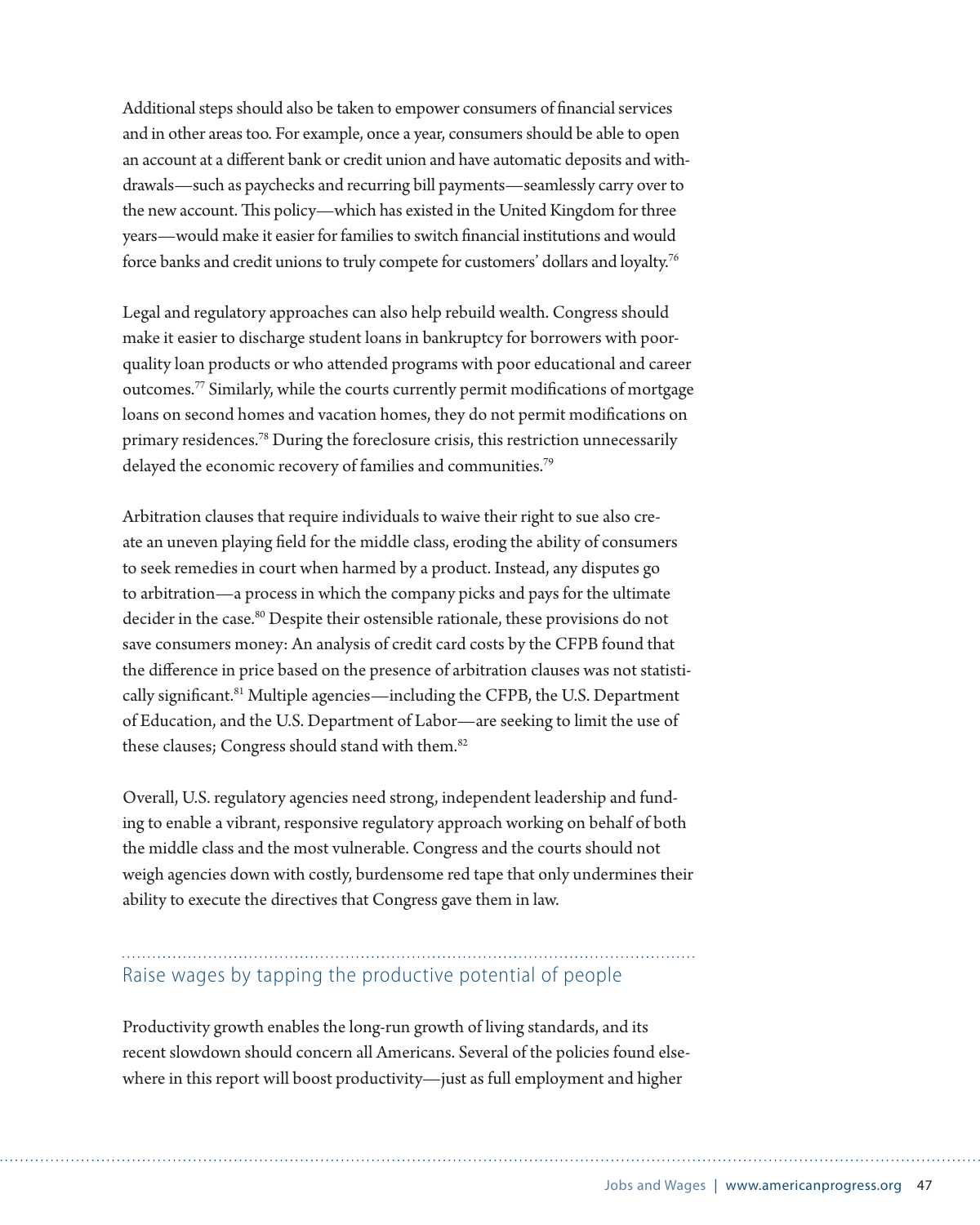labor standards successfully raised productivity in the 1930s and World War II. But there are several additional policies that will raise wages through tapping the productivity enhancing potential of people, which can ensure growth is inclusive and a middle-class life is accessible for all.

#### Enact family-friendly policies to conserve and increase human capital

In 2014, women who worked full time year-round earned 79 percent of what men who worked full time year-round earned.<sup>83</sup> Critically, the gap between the earnings of mothers and fathers is even wider. A recent analysis behind the factors driving this motherhood wage penalty found that about half is explained by the reductions in human capital and the types of jobs women take when they become mothers.<sup>84</sup>

The differences between men and women's work habits do not excuse the gender pay gap but rather spell out an agenda for closing it. Policies such as paid family and medical leave, paid sick days, and fair and predictable scheduling would all go a long way toward eliminating the differences between women and men's work histories and job placements. This is one of the most straightforward ways policy can raise incomes for families while growing our economy's long-run productivity.

#### Invest in workforce training

A highly skilled workforce is essential to the ability of the American economy to respond to the global forces of change buttressing the middle class. Access to job training is crucial to developing those skills. An increasing number of middle-class jobs require postsecondary education or training beyond high school. Education or training can include two- and four-year degree programs; short-term certificate programs offered a community or technical college; or job training programs offered by an employer or community-based or nonprofit organization. Such programs can offer a pathway to a stable profession with significant earnings potential.<sup>85</sup>

For example, apprenticeships are a job training model that is underutilized in the United States, yet has the potential to dramatically improve skill matching, job stability, and earnings for workers. A 2012 study concluded that those that complete an apprenticeship earn, on average, \$301,533 more in wages and benefits over their careers compared to peers who do not participate in apprenticeships.<sup>86</sup> Yet, less than half of 1 percent of workers in the U.S. labor force are enrolled in apprenticeship programs.<sup>87</sup>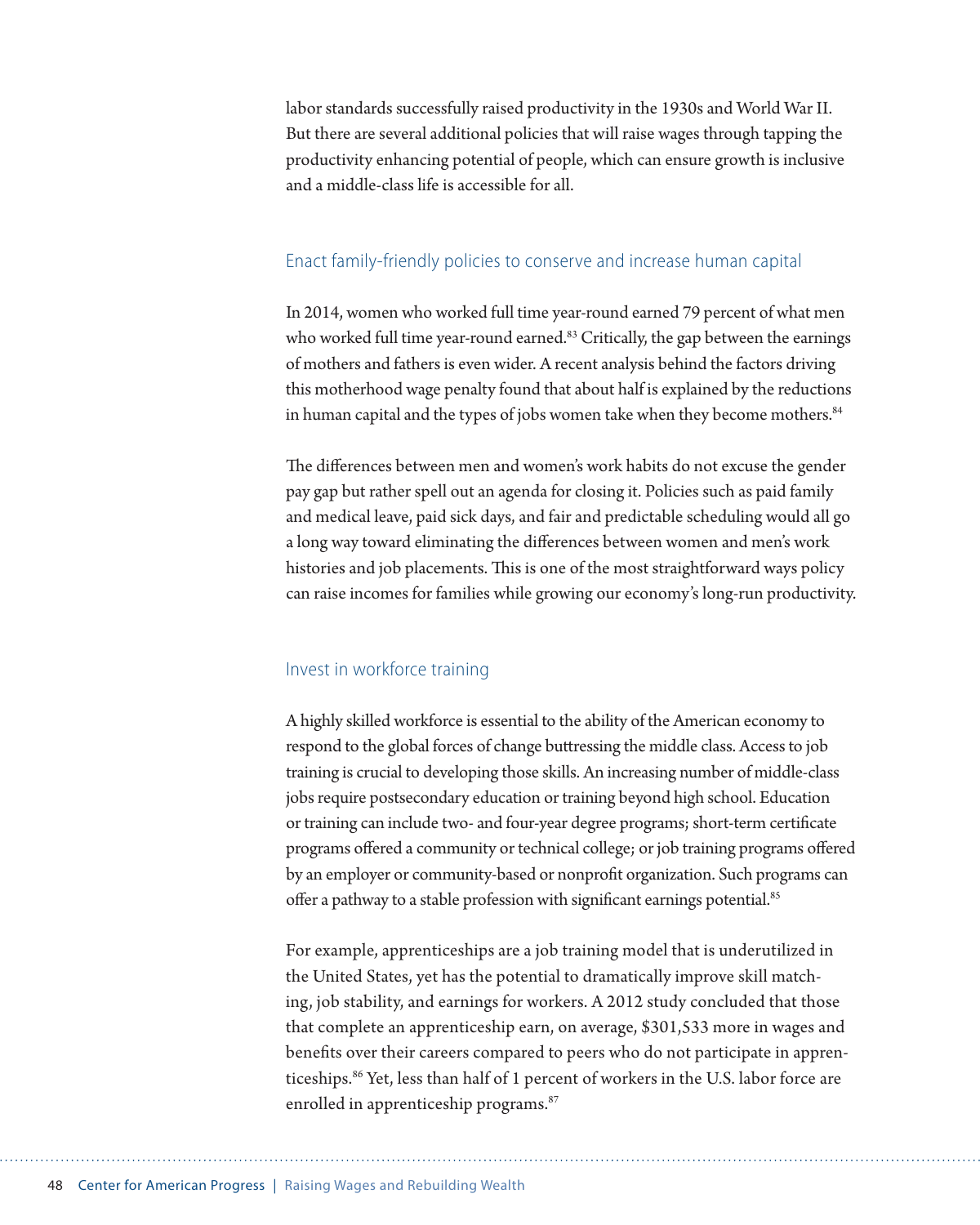Policymakers should work with stakeholders—including the business community—to expand apprenticeships among U.S. workers and increase the use of apprenticeship in nontraditional industries and occupations, as well as among nontraditional populations, including women and people of color. CAP set out a number of specific proposals to do so in the 2013 report "Training for Success."88

Additionally, policymakers should take additional steps to incentivize and facilitate partnerships between education and training programs and the business community to ensure that worker training programs are preparing workers for jobs that are in demand and that local and regional employers have access to a pipeline of skilled workers. In particular, partnerships between community colleges and local business can help ensure that training is driven by real economic demand in the local community.

### Expand and diversify entrepreneurship

For many Americans, starting a business is not just a dream but also the path to reaching or staying in the middle class. Research by CAP has shown that entrepreneurship has declined from the 1990s to the 2000s.<sup>89</sup> Furthermore, the role of entrepreneurship in ensuring access to—and stability within—the middle class appears to be fading into the past, with more recent data suggesting that only those who already have access to capital and assets—typically wealthy, older, white Americans—are forming new businesses.<sup>90</sup>

To make entrepreneurship a vehicle for a middle-class lifestyle, access to stable, healthy capital and support for entrepreneurs must be expanded and targeted toward groups who are currently excluded from such opportunities. Policies that help strengthen the middle class will also provide the stability that entrepreneurs need to take risks, such as having access to housing equity; additional sources of income; education; and the training and skills necessary to start a business. 91

### Eliminate unfair barriers to formal employment

Unfair barriers to formal employment encourage people to work in the less productive informal sector. Ending our ill-conceived immigration policies through comprehensive immigration reform would allow undocumented immigrants to find more productive employment and provide undocumented immigrants with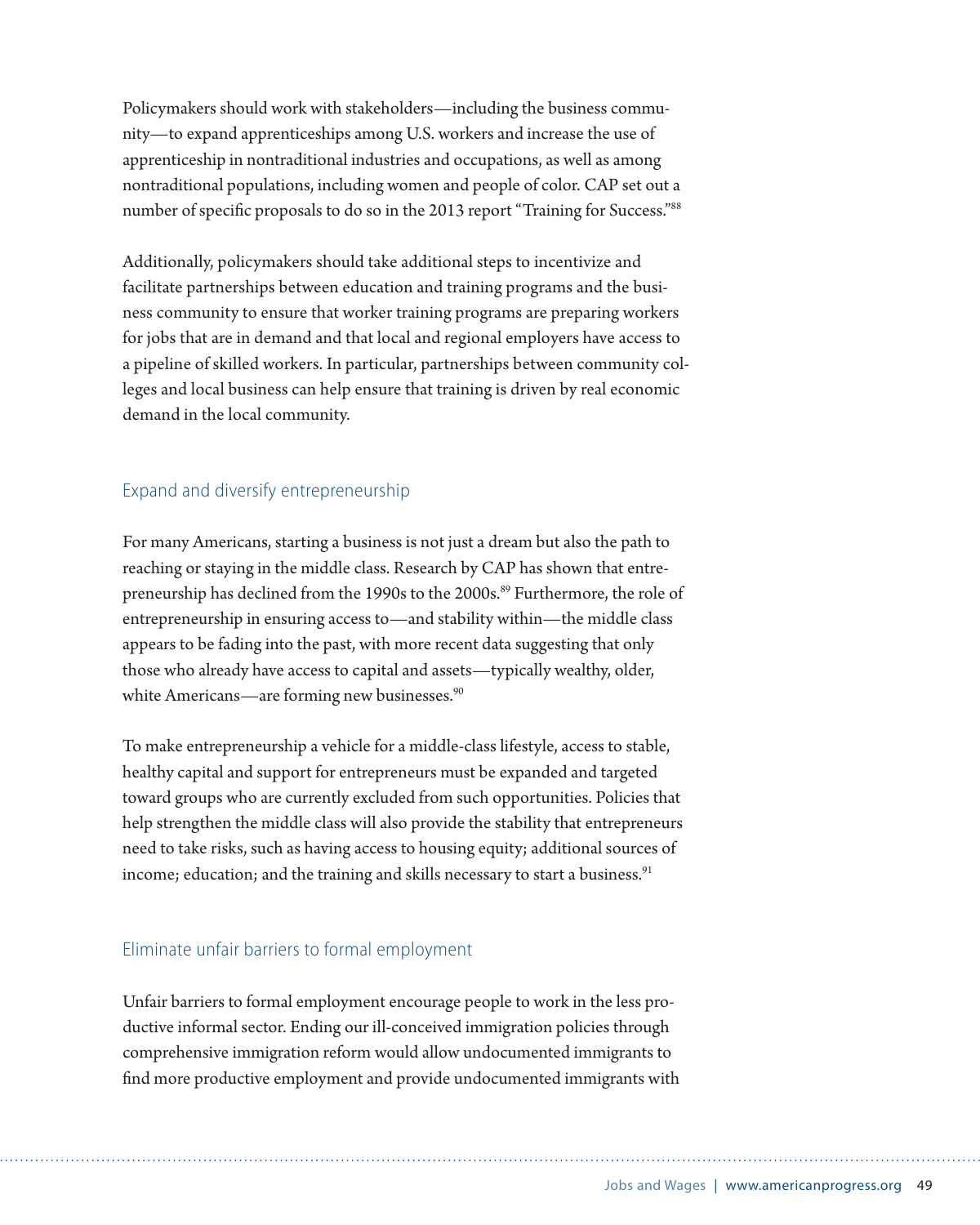an incentive to invest in their human capital. $92$  At the same time, eliminating these barriers will actually strengthen the effectiveness of protections such as the minimum wage and overtime for native-born workers, since undocumented workers will no longer fear speaking out when their employer breaks the law.<sup>93</sup>

The rising share of the population with a criminal record faces several barriers to finding a good job. Enabling individuals to earn a "clean slate" upon rehabilitation—through automatic sealing of minor offenses after he or she has remained crime-free for a set period of time—is a measure gaining bipartisan traction in states such as Pennsylvania and Michigan.<sup>94</sup>

## Use tax policy to promote fairness

Tax policy is an important tool that can partially offset earnings lost due to a range of factors. While it is critical that the tax system raises sufficient government revenue to fund public needs—including everything from the defense budget to environmental protection—how we structure the tax system can make a significant difference for middle-class economic security.

Even though the tax code is progressive—and has grown more progressive under the Obama administration—it still retains various upside-down features that benefit the wealthy more than the middle class or those who aspire to enter the middle class. These include tax rates as low as 15 percent on income from financial industry partnerships,<sup>95</sup> a wide range of deductions that primarily benefit higher-income taxpayers,<sup>96</sup> and estate and capital gains tax rules that allow the wealthy to lower their tax rates or pass valuable assets to their heirs without paying the appropriate taxes.<sup>97</sup>

Eliminating these provisions to fund programs that boost the earnings of the middle class or those who aspire to enter the middle class makes a great deal of sense. For example, turning the mortgage interest deduction into a credit would provide the same benefit to all homeowners rather than a larger benefit to the wealthy.<sup>98</sup> There also exists bipartisan support for expanding the Earned Income Tax Credit, or EITC,<sup>99</sup> and CAP has proposed expanding the Child Tax Credit, or CTC, by eliminating its minimum earnings requirement, making it fully refundable, indexing the value of the credit to inflation, and introducing a Young Child Tax Credit in addition. 100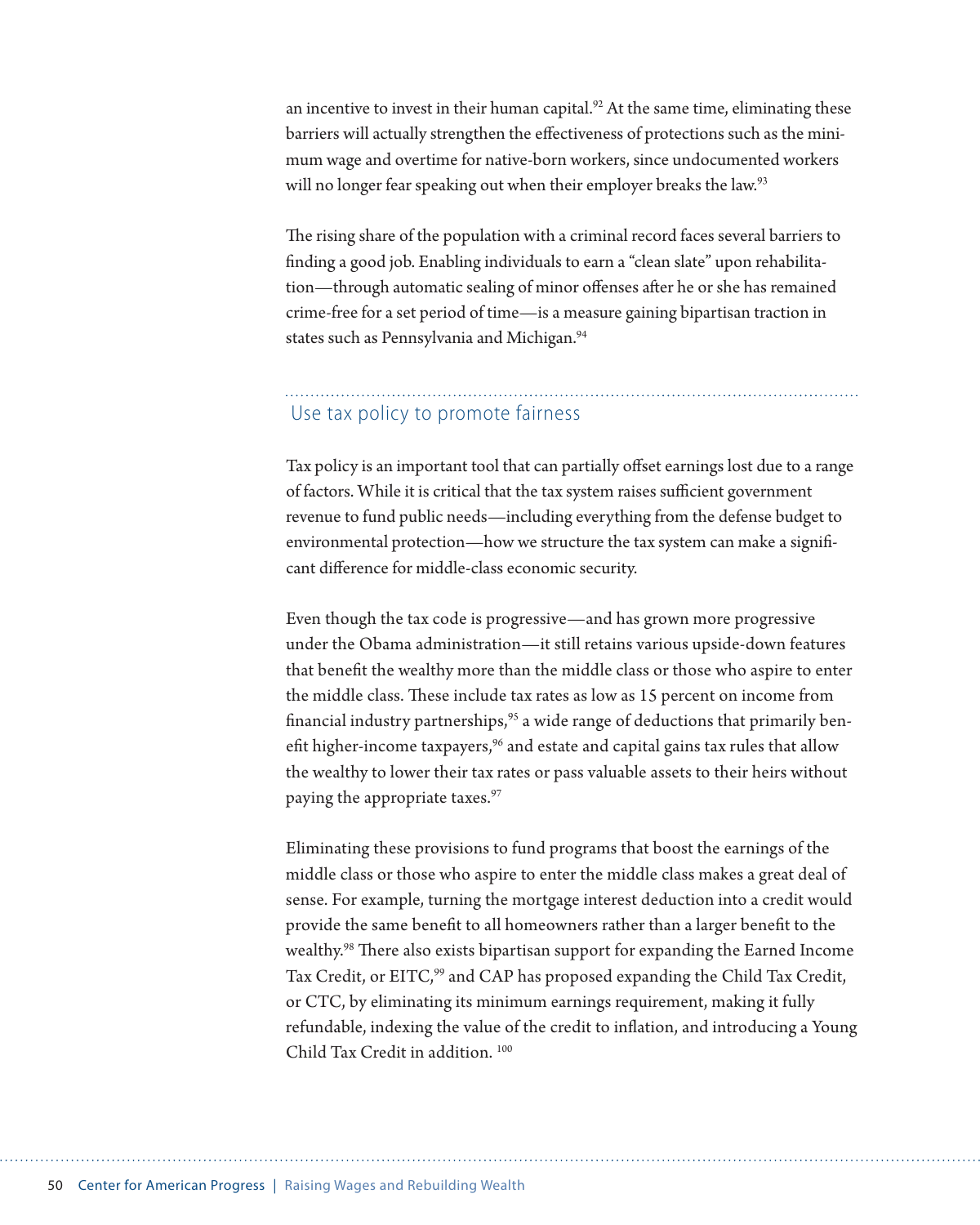At the same time, we can take action to simplify many of the existing tax benefits intended to make it easier for middle-class families to save for retirement and pay for their children's college education. Many of these programs are overly complex and may actually increase inequality since low-income individuals may not be able to afford the expertise to take full advantage of them. More can be done with tax policy, within limits, to increase economic security for the middle class, boost mobility for the aspiring middle class, and address the concentration of wealth and power at the top.

The recent trend for the wages and incomes of the U.S. middle class has been a challenging one. But the right set of policies, such as those outlined above, can help to rebuild them.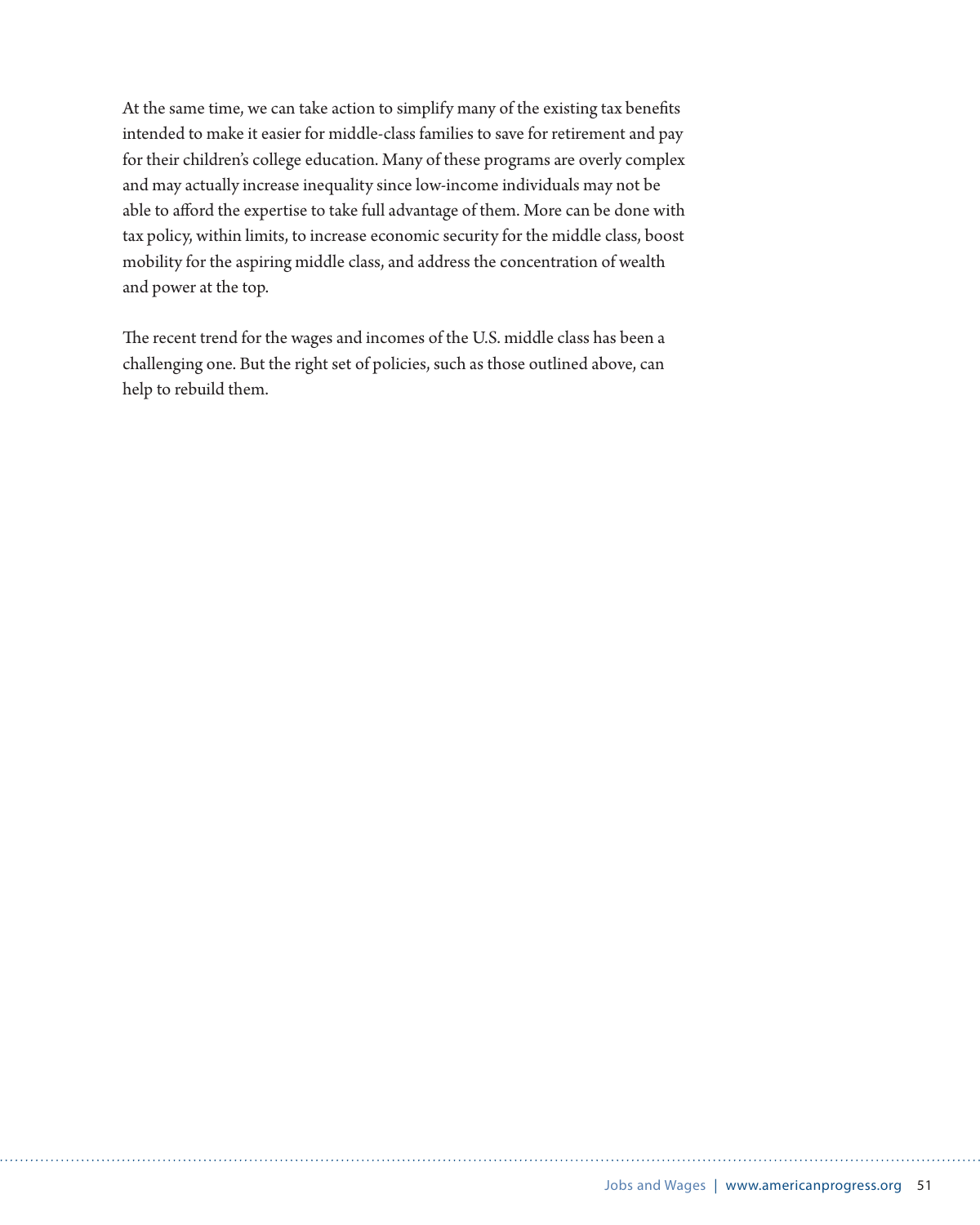## **Taxes, transfers, and the middle class**

The analysis in this chapter and the introduction relies on income data from the U.S. Bureau of the Census and the Survey of Consumer Finances, which measure income before taxes and does not include the value of certain noncash transfers, such as Medicaid. Some datasets that include the effects of taxes and these noncash transfers show stronger middle-class income growth than described above. Yet, the value of these gains is overstated and has come almost entirely from tax cuts and transfers instead of the ability of families to get ahead through work.

Data from the Congressional Budget Office, for example, include the effects of taxes and noncash transfers and show an 11.2 percent increase in middle-class income between 2001 and 2013, which is substantially more than the negative income growth shown by the Census and Survey of Consumer Finances data over the same period.<sup>101</sup>

All datasets have their strengths and weaknesses, and the CBO data are no exception. While the information about the taxes and transfers received by families is invaluable, there are two important caveats to the relatively strong middle-class growth the CBO reports. First, almost half of that increase comes from increased employer and government spending on health insurance. The CBO adjusted these transfers for overall inflation, but health care prices grew more than 40 percent faster than overall inflation between 2001 and 2013.<sup>102</sup> Since Medicare, Medicaid, and employer-provided health insurance can only be used to purchase health care, the CBO overstates their rise in value since it does not adjust them for the rising real price of the only service they can purchase.

The other caveat is that almost two-thirds of the middle-class income growth reflects more government transfers—including health care—and lower taxes. The reliance of middle-class families on tax cuts and transfers from the federal government rather than rising market incomes is a new phenomenon: Between 1979 and 2001, 95 percent of income growth came from rising market incomes. It has only been since 2001 that middle-class income growth mostly relied on tax cuts and transfers.<sup>103</sup> While progressives certainly believe that progressive taxation and smart government transfers can help grow middle-class incomes, the tangible economic frustration that many middle-class Americans feel today demonstrates the importance of structuring the overall economy to facilitate inclusive prosperity.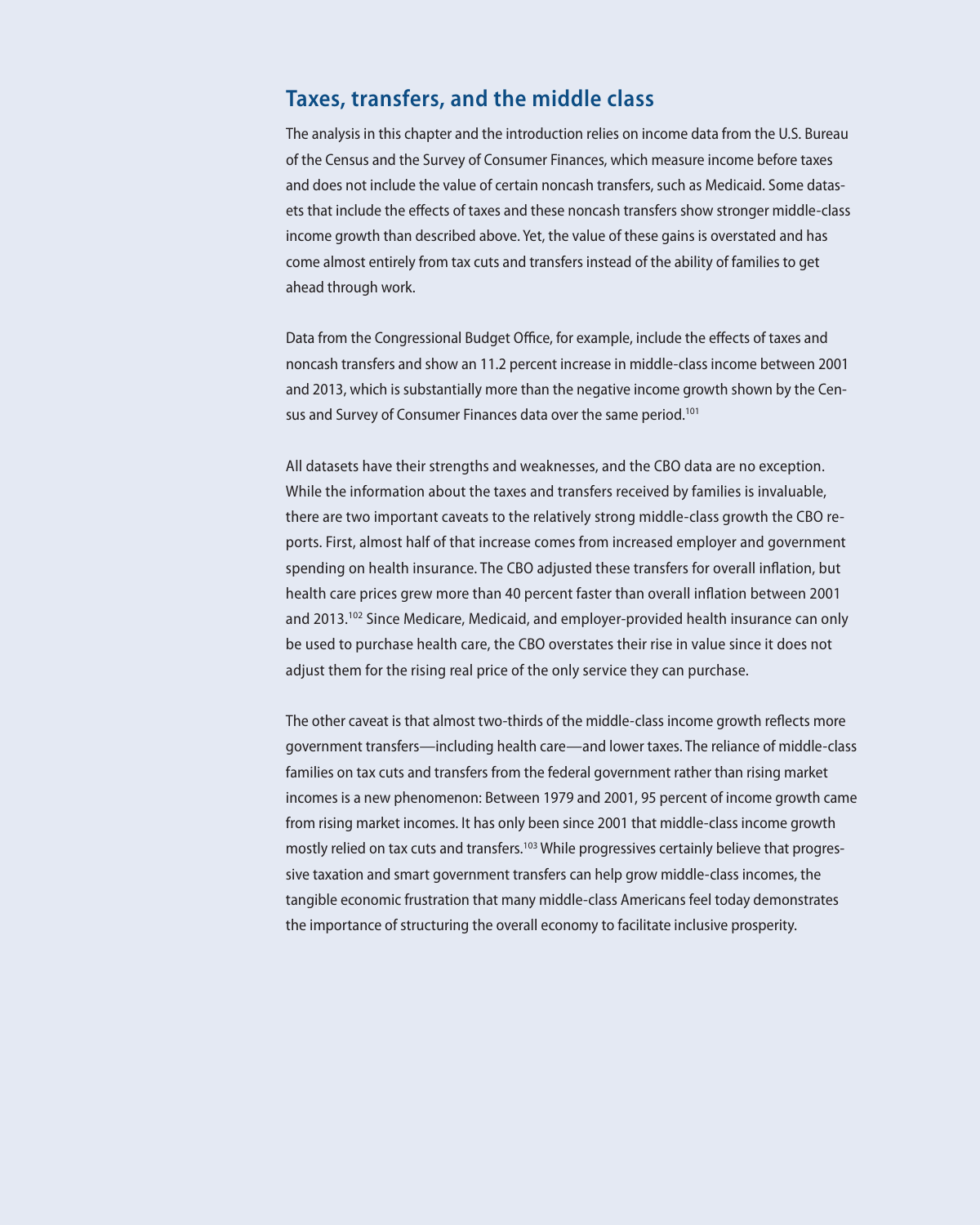## Endnotes

- 1 Authors' analysis of Current Population Survey microdata, available at Miriam King and others, "Integrated Public Use Microdata Series, Current Population Survey: Version 3.0. (Machine-readable database)" (Minneapolis: University of Minnesota, 2010), available at [https://](https://cps.ipums.org/) [cps.ipums.org/](https://cps.ipums.org/).
- 2 Pedro Niclaci Da Costa, "Bernanke: 2008 Meltdown Was Worse Than Great Depression," *The Wall Street Journal*, August 26, 2014, available at http://www.blogs.wsj. com/economics/2014/08/26/2008-meltdown-wasworse-than-great-depression-bernanke-says/.
- 3 U.S. Bureau of Labor Statistics, Current Employment Statistics Survey, available at http://www.bls.gov/ces/
- 4 Federal Reserve Economic Database, "All Employees: Total Nonfarm Payrolls," (last accessed August 2016), available at https://fred.stlouisfed.org/series/PAYEMS#0.
- 5 Federal Reserve Economic Database, "Civilian Unemployment Rate," available at [https://fred.stlouisfed.org/](https://fred.stlouisfed.org/graph/?g=6omt) [graph/?g=6omt](https://fred.stlouisfed.org/graph/?g=6omt) (last accessed August 2016); Federal Reserve Economic Database, "Total unemployed, plus all marginally attached workers plus total employed part time for economic reasons," available at [https://](https://fred.stlouisfed.org/graph/?g=6omt) [fred.stlouisfed.org/graph/?g=6omt](https://fred.stlouisfed.org/graph/?g=6omt) (last accessed August 2016).
- 6 Federal Reserve Economic Database, "Employment Cost Index: Total Compensation: All Civilian; Personal Consumption Expenditures: Chain-Type Price Index; Personal Consumption Expenditures excluding Food and Energy (chain-type price index)," available at <https://research.stlouisfed.org/fred2/graph/?g=4wn3> (July 2016). For more on this point, see Elise Gould, "Wage inequality continued its 35-year rise in 2015," (Washington: Economic Policy Institute, 2016), available at www.epi.org/publication/wage-inequality-continued-its-35-year-rise-in-2015/.
- 7 Authors' analysis of the March Current Population Survey from King and others, "Integrated Public Use Microdata Series, Current Population Survey: Version 3.0." Figures have been adjusted for inflation using the Personal Consumption Expenditures Chain-Type Price Index.
- 8 Lawrence H. Summers and Ed Balls, "Report of the Commission on Inclusive Prosperity," (Washington: Center for American Progress, 2015), available at https://www.americanprogress.org/issues/economy/ report/2015/01/15/104266/report-of-the-commissionon-inclusive-prosperity/.
- 9 Maury Gittleman and Brooks Pierce, "New Estimates of Union Wage Effects in the U.S.," *Economics Letters* 95 (2) (2007): 198–202.
- 10 U.S. Bureau of Labor Statistics, "Employee Benefits In The United States – March 2015" (2016), available at [www.bls.gov/news.release/pdf/ebs2.pdf.](http://www.bls.gov/news.release/pdf/ebs2.pdf)
- 11 Barry Hirsch and David Macpherson, "Union Stats," available at [www.unionstats.com](http://www.unionstats.com) (last accessed August 2016).
- 12 Bruce Western and Jake Rosenfeld, "Unions, Norms, and the Rise in U.S. Wage Inequality," *The American Sociological Review* 76 (4) (2011): 513–537.

13 Richard Freeman, Eunice Han, David Madland, and Brendan Duke, "What Do Unions Do for the Middle Class?" (Washington: Center for American Progress, 2016), available at https://cdn.americanprogress.org/ wp-content/uploads/2016/01/11102501/UnionsMiddleClass-report.pdf.

- 14 Richard B Freeman, "What can we learn from NLRA to create labor law for the 21st century?" *ABA Journal of Labor & Employment Law* 26 (2) (2011): 327–343.
- 15 U.S. Department of Labor, "Executive order 13496: notification of employee rights under federal labor laws," available at [https://www.dol.gov/olms/regs/com](https://www.dol.gov/olms/regs/compliance/EO13496.htm)[pliance/EO13496.htm](https://www.dol.gov/olms/regs/compliance/EO13496.htm) (last accessed July 2016); Federal Highway Administration, "Construction Program Guide," available at [http://www.fhwa.dot.gov/construction/](http://www.fhwa.dot.gov/construction/cqit/pla.cfm) [cqit/pla.cfm](http://www.fhwa.dot.gov/construction/cqit/pla.cfm) (last accessed July 2016); U.S. Department of Labor, "Wage and Hour Division," available at [https://](https://www.dol.gov/whd/govcontracts/scanondisplcmntfinalrule.htm) [www.dol.gov/whd/govcontracts/scanondisplcmntfin](https://www.dol.gov/whd/govcontracts/scanondisplcmntfinalrule.htm)[alrule.htm](https://www.dol.gov/whd/govcontracts/scanondisplcmntfinalrule.htm) (last accessed July 2016).
- 16 The White House, "Remarks by the President at the White House Summit on Worker Voice," Press release, October 7, 2015, available at [https://www.whitehouse.](https://www.whitehouse.gov/the-press-office/2015/10/07/remarks-president-white-house-summit-worker-voice) [gov/the-press-office/2015/10/07/remarks-president](https://www.whitehouse.gov/the-press-office/2015/10/07/remarks-president-white-house-summit-worker-voice)[white-house-summit-worker-voice.](https://www.whitehouse.gov/the-press-office/2015/10/07/remarks-president-white-house-summit-worker-voice)
- 17 Ezra Vogel, *The Four Little Dragons: The Spread of Industrialization in East Asia* (Cambridge, MA: Harvard University Press, 1993); Joseph Stiglitz, *Making Globalization Work* (London: Penguin, 2006), pp. 25-46; Clyde Prestowitz, *The Betrayal of American Prosperity*, (New York: Free Press, 2010), pp. 88-103, 248-279.
- 18 Suzanne Berger, *How We Compete: What Companies Around the World Are Doing to Make it in Today's Global Economy*, (New York: Currency/Random House, 2005).
- 19 Michael W. L. Elsby, Bart Hobijn, and Aysegul Sahin, "The Decline of the U.S. Labor Share" (Washington: Brookings Institution, 2013), available at https://www. brookings.edu/wp-content/uploads/2016/07/2013b\_ elsby\_labor\_share.pdf.
- 20 Stiglitz, *Making Globalization Work* pp. 187–210; Derek Scissors, "The Importance of Chinese Subsidies" (Washington: American Enterprise Institute, 2013), available at [https://www.aei.org/publication/the-importance-of](https://www.aei.org/publication/the-importance-of-chinese-subsidies)[chinese-subsidies;](https://www.aei.org/publication/the-importance-of-chinese-subsidies) Stephen Ezell, Robert Atkinson, "The Good, The Bad, and The Ugly (and The Self-Destructive) of Innovation Policy" (Washington: Information Technology and Innovation Foundation, 2010), available at http://www.itif.org/files/2010-good-bad-ugly.pdf.
- 21 David H. Autor, David Dorn, and Gordon H. Hanson, "The China Syndrome: Local Labor Market Effects of Import Competition in the United States," *The American Economic Review* 103 (6) (2013): 2121–2168.
- 22 Elsby, Hobijn, and Sahin, "The Decline of the U.S. Labor Share."
- 23 Samuel Huntington, *The Third Wave: Democratization in the Late Twentieth Century* (Norman: University of Oklahoma Press, 1991).
- 24 Jane M. Smith, "U.S. Trade Remedy Laws and Nonmarket Economies: A Legal Overview" (Washington: Congressional Research Service, 2013), available at https://www.fas.org/sgp/crs/misc/RL33976.pdf.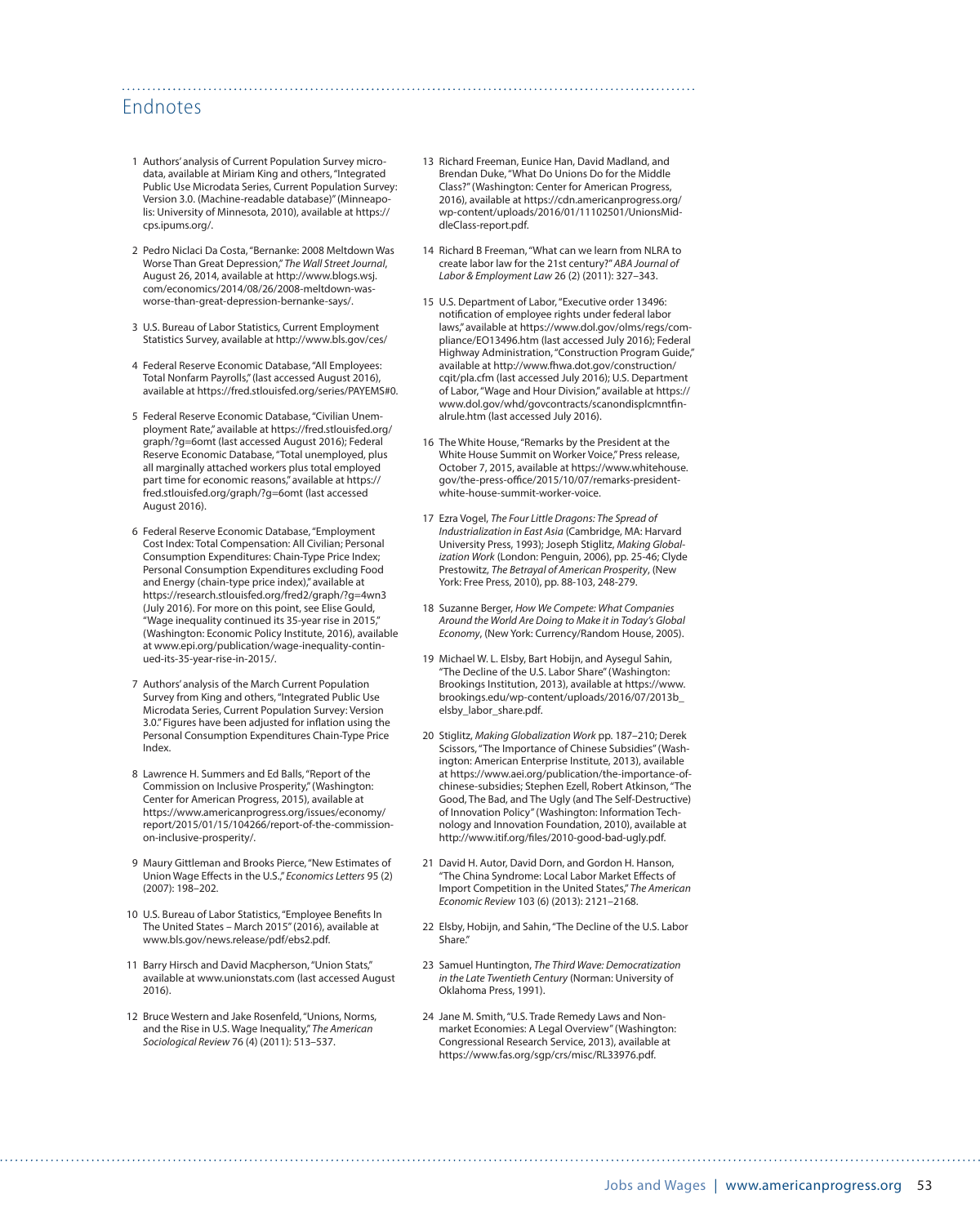- 25 Arindrajat Dube, "Minimum Wages and the Distribution of Family Incomes." Working paper (University of Massachusetts, Amherst, 2013), available at [https://](https://dl.dropboxusercontent.com/u/15038936/Dube_MinimumWagesFamilyIncomes.pdf) [dl.dropboxusercontent.com/u/15038936/Dube\\_Mini](https://dl.dropboxusercontent.com/u/15038936/Dube_MinimumWagesFamilyIncomes.pdf)[mumWagesFamilyIncomes.pdf](https://dl.dropboxusercontent.com/u/15038936/Dube_MinimumWagesFamilyIncomes.pdf).
- 26 Rachel West and Michael Reich, "The Effects of Minimum Wages on SNAP Enrollments and Expenditures" (Washington: Center for American Progress, 2014), available at https://www.americanprogress.org/issues/ economy/report/2014/03/05/85158/the-effects-ofminimum-wages-on-snap-enrollments-and-expenditures/.
- 27 David H. Autor, Alan Manning, and Christopher L. Smith, "The Contribution of the Minimum Wage to US Wage Inequality over Three Decades: A Reassessment," *American Economic Journal: Applied Economics* 8 (1) (2016): 58–99; David S. Lee, "Wage Inequality in the United States During the 1980s: Rising Dispersion or Falling Minimum Wage?" *The Quarterly Journal of Economics* 114 (3) (1991): 977–1023.
- 28 Shawn Fremstad and Melissa Boteach, "Valuing All Our Families" (Washington: Center for American Progress, 2015), available at [https://cdn.americanprogress.org/](https://cdn.americanprogress.org/wp-content/uploads/2015/01/FamilyStructure-report.pdf) [wp-content/uploads/2015/01/FamilyStructure-report.](https://cdn.americanprogress.org/wp-content/uploads/2015/01/FamilyStructure-report.pdf) [pdf](https://cdn.americanprogress.org/wp-content/uploads/2015/01/FamilyStructure-report.pdf).
- 29 David Cooper, John Schmitt, and Lawrence Mishel, "We Can Afford a \$12.00 Federal Minimum Wage in 2020" (Washington: Economic Policy Institute, 2015), available at http://www.epi.org/publication/we-can-afford-a-12-00-federal-minimum-wage-in-2020/.
- 30 Economic Policy Institute, "Why it's time to update overtime pay rules," August 4, 2015, available at http:// www.epi.org/publication/time-update-overtime-payrules-answers-frequently/.
- 31 Melanie Garunay, "Taking Action to Expand Overtime Protections," The White House, May 17, 2016, available at https://www.whitehouse.gov/blog/2016/05/17/ email-president-obama-ive-got-news-you-overtime.
- 32 Maria Enchautegui, "Nonstandard Work Schedules and the Well-Being of Low-Income Families," Urban Institute, July 31, 2013, available at http://www.urban.org/ research/publication/nonstandard-work-schedulesand-well-being-low-income-families.
- 33 Zoe Ziliak Michel and Liz Ben-Ishai, "Good Jobs for All" (Washington: Center for Law and Social Policy, 2016), available at http://www.clasp.org/resources-andpublications/publication-1/Race-and-Job-Quality-Brief-3\_30ar.docx-FINAL.pdf.
- 34 National Women's Law Center, "The Lifetime Wage Gap, State by State," April 4, 2016, available athttp://nwlc. org/resources/the-lifetime-wage-gap-state-by-state/.
- 35 Fremstad and Boteach, "Valuing All Our Families."
- 36 National Women's Law Center, "Set Up to Fail" (2016), available at http://nwlc.org/wp-content/ uploads/2016/01/FINAL-Set-Up-To-Fail-When-Low-Wage-Work-Jeopardizes-Parents%E2%80%99-and-Children%E2%80%99s-Success.pdf.
- 37 Joe Valenti and others, "Lending for Success," (Washington: Center for American Progress, 2015), available at https://www.americanprogress.org/issues/economy/ report/2015/07/13/117020/lending-for-success/.
- 38 Better Markets Foundation, "The Cost of the Crisis: \$20 Trillion and Counting" (2015), available at https://www. bettermarkets.com/sites/default/files/Better%20Markets%20-%20Cost%20of%20the%20Crisis.pdf.
- 39 Marc Jarsulic, Brendan Duke, and Michael Madowitz, "Long-Termism or Lemons," (Washington: Center for American Progress, 2015), available at https:// www.americanprogress.org/issues/economy/report/2015/10/21/123717/long-termism-or-lemons/.
- 40 Marc Jarsulic and others, "Reviving Antitrust," (Washington: Center for American Progress, 2016), available at https://www.americanprogress.org/issues/economy/ report/2016/06/29/140613/reviving-antitrust/.
- 41 Better Markets Foundation, "The Cost of the Crisis: \$20 Trillion and Counting" (2015), available at https://www. bettermarkets.com/sites/default/files/Better%20Markets%20-%20Cost%20of%20the%20Crisis.pdf.
- 42 Macroeconomic Advisors, "The Cost of Crisis-Driven Fiscal Policy," October 15, 2013, available at http://www. macroadvisers.com/2013/10/the-cost-of-crisis-drivenfiscal-policy/.
- 43 Nick Bunker, "A kink in the Phillips curve," October 27, 2015, available at http://www.equitablegrowth.org/ equitablog/a-kink-in-the-phillips-curve/
- 44 Jason Furman, "Productivity Growth in the Advanced Economies: The Past, the Present, and Lessons for the Future" (Washington: The White House, 2015), available at https://www.whitehouse.gov/sites/default/files/ docs/20150709\_productivity\_advanced\_economies\_ piie.pdf.
- 45 American Society of Civil Engineers, "2013 Report Card for America's Infrastructure," available at [http://www.](http://www.infrastructurereportcard.org/) [infrastructurereportcard.org/](http://www.infrastructurereportcard.org/) (last accessed July 2016).
- 46 White House Office of Management and Budget, "The President's Budget for Fiscal Year 2017," available at <https://www.whitehouse.gov/omb/budget> (last accessed August 2016).
- 47 Lars Ljungqvist and Thomas J. Sargent, "The European Unemployment Dilemma," *The Journal of Political Economy* 106 (3) (1998): 514–550.
- 48 Stephen Davis and Til Von Wachter, "Recessions and the cost of Job Loss" (Washington: Brookings Institution, 2011), available at http://www.brookings.edu/~/media/ Files/Programs/ES/BPEA/2011\_fall\_bpea\_papers/2011\_ fall\_bpea\_conference\_davis.pdf.
- 49 Ibid.; Robert Topel, "Specific Capital and Unemployment: Measuring the Costs of Worker Displacement," Cernegie-Rochester Series on Public Policy 33 (Autumn): 181-214; Derek Neal, "Industry-Specific Human Capital: Evidence from Displaced Workers," *Journal of Labor Economics* 13 (4) (1995): 653–77.
- 50 J. Bradford Delong and Lawrence H. Summers, "Fiscal Policy in a Depressed Economy," Brookings Papers of Economic Activity, 2012, available at https://www. brookings.edu/bpea-articles/fiscal-policy-in-a-depressed-economy/
- 51 Abdul Abiad, David Furceri, and Petia Topalova, "IMF Survey: The Time Is Right for An Infrastructure Push," International Monetary Fund, September 30, 2014, available at http://www.imf.org/external/pubs/ft/survey/so/2014/res093014a.htm.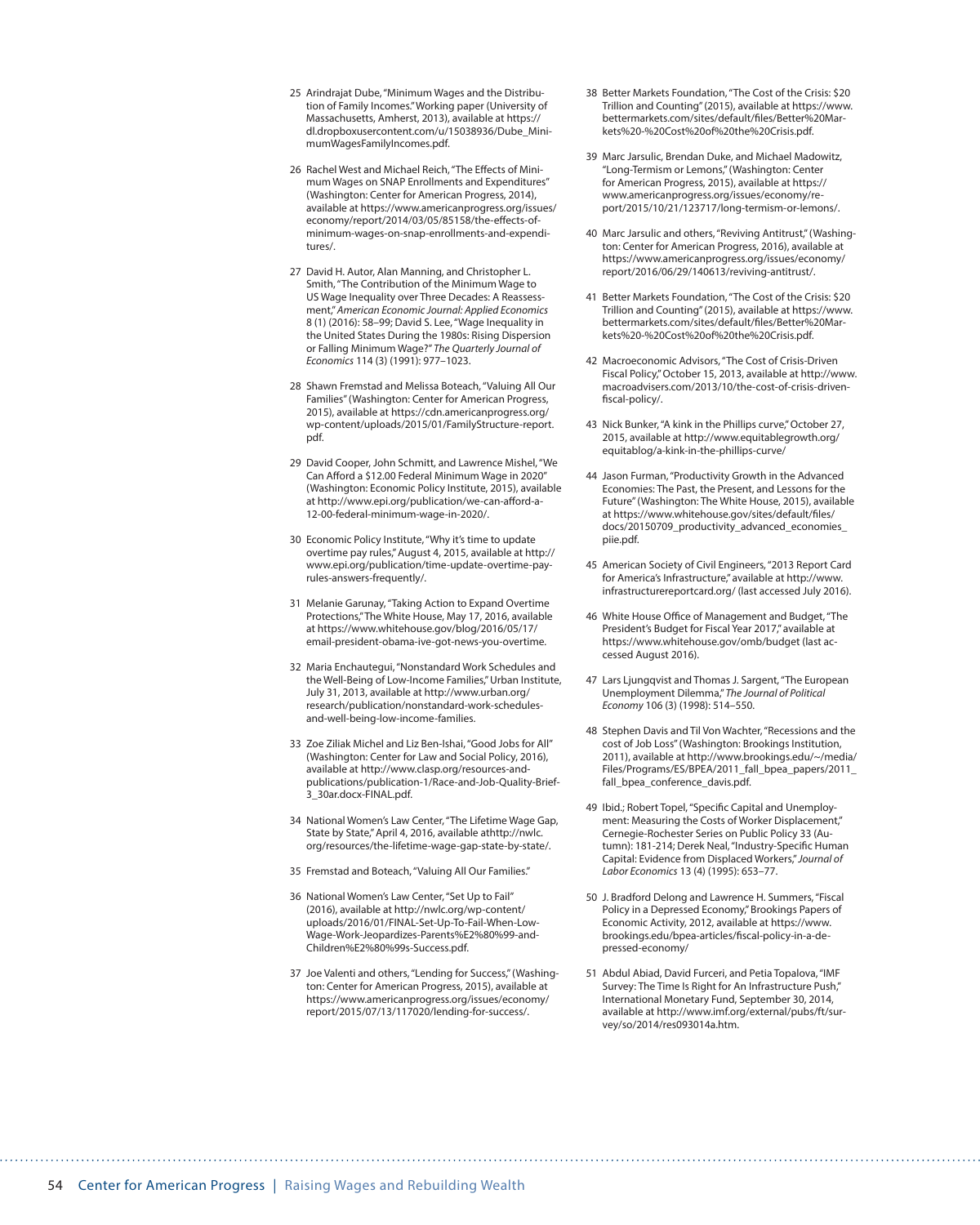- 52 Charles Whalen and Felix Reichling, "The Fiscal Multiplier and Economic Policy Analysis in the United States." Working paper 2015-02 (Congressional Budget Office, 2015), available at [https://www.cbo.gov/publica](https://www.cbo.gov/publication/49925)[tion/49925.](https://www.cbo.gov/publication/49925)
- 53 U.S. Department of Transportation, *2013 Status of the Nation's Highways, Bridges, and Transit: Conditions and Performance* (2013) available at [https://www.fhwa.dot.](https://www.fhwa.dot.gov/policy/2013cpr/pdfs/littlebook.pdf) [gov/policy/2013cpr/pdfs/littlebook.pdf.](https://www.fhwa.dot.gov/policy/2013cpr/pdfs/littlebook.pdf)
- 54 Kevin DeGood, Christian E. Weller, and Andrew Schwartz, "An Infrastructure Plan for America," (Washington: Center for American Progress, 2016), available at https://www.americanprogress.org/issues/economy/ report/2016/07/14/141157/an-infrastructure-plan-foramerica/.
- 55 Marc Jarsulic, Brendan Duke, and Michael Madowitz, "Long-Termism or Lemons," (Washington: Center for American Progress, 2015), available at https:// www.americanprogress.org/issues/economy/report/2015/10/21/123717/long-termism-or-lemons/.
- 56 Andrew G. Haldane, "Who owns a company?" (London: Bank of England, 2015), available at www.bankofengland.co.uk/publications/Documents/speeches/2015/ speech833.pdf.
- 57 Angela Hanks, and others "Workers or Waste? How Companies Disclose—Or Do Not Disclose—Human Capital," (Washington: Center for American Progress, June 8, 2016), available at https:// www.americanprogress.org/issues/economy/report/2016/06/08/138706/workers-or-waste/.
- 58 *Serve America Act*, Public Law 111-13, 111th Cong., 1 sess. (2009), available at https://www.congress. gov/111/plaws/publ13/PLAW-111publ13.pdf.
- 59 Rachel West et al, "Strengthening Unemployment Protections in America," (Washington: Center for American Progress, 2016), available at https:// www.americanprogress.org/issues/poverty/report/2016/06/16/138492/strengthening-unemployment-protections-in-america/.
- 60 Joseph Blasi, Richard Freeman, and Douglas Kruse, *The Citizen's Share* (New Haven, CT: Yale University Press, 2015); Douglas Kruse, Richard Freeman, and Joseph Blasi, "Do Workers Gain by Sharing? Employee Outcomes under Employee Ownership, Profit Sharing and Broad Based Stock Options." In Douglas Kruse, Richard Freeman, and Joseph Blasi, *Shared Capitalism at Work: Employee Ownership, Profit and Gain Sharing, and Broad Based Stock Options* (Chicago: The University of Chicago Press, 2010); Robert Buchele and others, "Show Me the Money, Does Shared Capitalism Share the Wealth?" In Kruse, Freeman, and Blasi, *Shared Capitalism at Work*; Joseph Blasi, Michael Conte, and Douglas Kruse, "Employee Stock Ownership and Corporate Performance among Public Companies," *Industrial and Labor Relations Review* 50 (1) (1996): 60–79; Peter Kardas, Adria Scharf, and Jim Keogh, "Wealth and Income Consequences of ESOPs and Employee Ownership: A Comparative Study from Washington State," *Journal of Employee Ownership Law and Finance* 10 (4) (1998): 3–52; E. Han Kim and Paige Parker Ouimet, "Employee Capitalism or Corporate Socialism?" *The Journal Finance*  69 (3) (2014): 1273–1319; The research on employee ownership and profit sharing is summarized in Blasi, Freeman, and Kruse *The Citizen's Share*, pp. 167–194.
- 61 Buchele and others, "Show Me the Money, Does Shared Capitalism Share the Wealth?"; Douglas Kruse and Joseph Blasi, "Employee Ownership, Employee Attitudes and Firm Performance: A Review of the Evidence." In Daniel Mitchell, David Lewin, and Mahmood Zaidi, eds*., Handbook of Human Resources Management* (Greenwich, UK: JAI Press, 1997); Park, Kruse, and Sesil, "Does Employee Ownership Enhance Firm Survival?", available at [http://smlr.rutgers.edu/does-employee-ownership](http://smlr.rutgers.edu/does-employee-ownership-enhance-firm-survival)[enhance-firm-survival](http://smlr.rutgers.edu/does-employee-ownership-enhance-firm-survival) (last accessed August 2016); Margret Blair, Douglas Kruse, and Joseph Blasi, "Employee Ownership: An Unstable Form or a Stabilizing Force?" Working paper 142146 (Georgetown University Law Center, 2000), available at http://papers.ssrn.com/sol3/ papers.cfm?abstract\_id=142146; Ownership Associates Inc., "Research Evidence on the Prevalence and Effects of Employee Ownership," available at [http://www.](http://www.ownershipassociates.com/kruse.shtm) [ownershipassociates.com/kruse.shtm](http://www.ownershipassociates.com/kruse.shtm) (last accessed July 2016); Eric Kaarsemaker, "Employee Ownership and Human Resources Management: A Theoretical and Empirical Treatise with a Digression on the Dutch Context" (Nijmegen, Netherlands: Radboud University, 2006), available at http://www.efesonline.org/LIBRARY/2006/ Eric%20Kaarsemaker%20-%20Thesis%20EN.pdf. For example, Dr. Douglas Kruse of Rutgers University reviewed 30 studies on the effects of shared capitalism on firm performance, finding that most research found the effects to be positive or neutral.
- 62 Douglas Kruse, Richard Freeman, and Joseph Blasi, eds., *Shared Capitalism at Work: Employee Ownership, Profit and Gain Sharing, and Broad Based Stock Options* (Chicago: The University of Chicago Press, 2010).
- 63 Karla Walter, David Madland, and Danielle Corley, "Capitalism for Everyone," (Washington: Center for American Progress, 2015), available at https:// www.americanprogress.org/issues/economy/report/2015/07/21/117742/capitalism-for-everyone/.
- 64 Adam Hersh and Jennifer Erickson, "Progressive Pro-Growth Principles for Trade and Competitiveness" (Washington: Center for American Progress, 2014), available at [https://www.americanprogress.org/issues/](https://www.americanprogress.org/issues/economy/report/2014/03/11/85639/progressive-pro-growth-principles-for-trade-and-competitiveness/) [economy/report/2014/03/11/85639/progressive-pro](https://www.americanprogress.org/issues/economy/report/2014/03/11/85639/progressive-pro-growth-principles-for-trade-and-competitiveness/)[growth-principles-for-trade-and-competitiveness/](https://www.americanprogress.org/issues/economy/report/2014/03/11/85639/progressive-pro-growth-principles-for-trade-and-competitiveness/).
- 65 Scissors, "The Importance of Chinese Subsidies."
- 66 See, for example, Ezell and Atkinson, "The Good, The Bad, and the Ugly (and the Self-Destructive): A Policymakers Guide to Crafting Effective Innovation Policy."
- 67 Jennifer Erickson and Michael Ettlinger, "300 Millions Engines of Growth" (Washington: Center for American Progress, 2013), available at https:// www.americanprogress.org/issues/economy/ report/2013/06/13/66204/300-million-engines-ofgrowth/.
- 68 Sylvia Allegretto and David Cooper, "Twenty-Three Years and Still Waiting for Change" (Washington: Economic Policy Institute, 2014), available at http:// www.epi.org/publication/waiting-for-change-tippedminimum-wage/.
- 69 Jeanne Sahadi, "New York lawmakers strike deal for a \$15 minimum wage," CNN Money, April 1, 2016, available at money.cnn.com/2016/03/31/pf/new-yorkminimum-wage/.
- 70 *The Schedules That Work Act* S.1772, 114 Cong. 1 sess., available at https://www.congress.gov/bill/114thcongress/senate-bill/1772.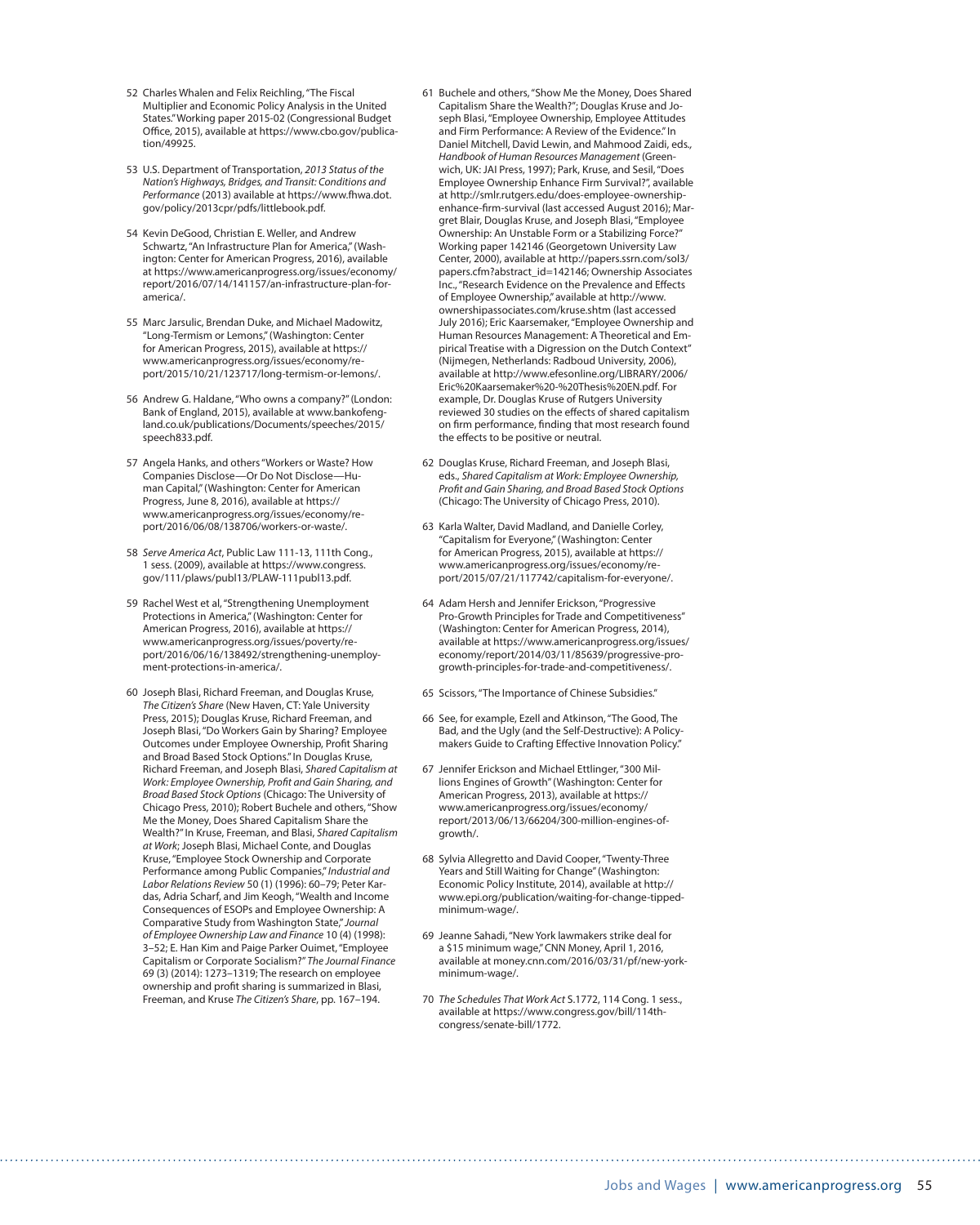- 71 The Next Generation and California Work Family Coalition, "Summary: The San Francisco Predictable Scheduling and Fair Treatment for Formula Retail Employees Ordinance" (2014), available at http:// thenextgeneration.org/files/SF\_Predictable\_Scheduling\_One\_Pager\_1.pdf.
- 72 Marc Jarsulic and others, "Reviving Antitrust," (Washington: Center for American Progress, 2016), available at https://www.americanprogress.org/issues/economy/ report/2016/06/29/140613/reviving-antitrust/.

#### 73 Ibid.

- 74 Consumer Financial Protection Bureau, "Consumer Financial Protection Bureau: By the numbers," (2016), available at [http://www.consumerfinance.gov/docu](http://www.consumerfinance.gov/documents/643/07132016_cfpb_By_the_numbers_factsheet.pdf)[ments/643/07132016\\_cfpb\\_By\\_the\\_numbers\\_fact](http://www.consumerfinance.gov/documents/643/07132016_cfpb_By_the_numbers_factsheet.pdf)[sheet.pdf](http://www.consumerfinance.gov/documents/643/07132016_cfpb_By_the_numbers_factsheet.pdf).
- 75 Consumer Financial Protection Bureau, "CFPB Finds CARD Act Helped Consumers Avoid More Than \$16 Billion in Gotcha Credit Card Fees," Press release, December 3, 2015, available at [http://www.consumerfinance.](http://www.consumerfinance.gov/newsroom/cfpb-finds-card-act-helped-consumers-avoid-more-than-16-billion-in-gotcha-credit-card-fees/) [gov/newsroom/cfpb-finds-card-act-helped-consumers](http://www.consumerfinance.gov/newsroom/cfpb-finds-card-act-helped-consumers-avoid-more-than-16-billion-in-gotcha-credit-card-fees/)[avoid-more-than-16-billion-in-gotcha-credit-card-fees/](http://www.consumerfinance.gov/newsroom/cfpb-finds-card-act-helped-consumers-avoid-more-than-16-billion-in-gotcha-credit-card-fees/).
- 76 Financial Conduct Authority, "Making current account switching easier: The effectiveness of the Current Account Switch Service (CASS) and evidence on account number portability" (2015), available at [https://www.](https://www.fca.org.uk/your-fca/documents/research/cass-report) [fca.org.uk/your-fca/documents/research/cass-report](https://www.fca.org.uk/your-fca/documents/research/cass-report).
- 77 Joe Valenti and David A. Bergeron, "How Qualified Student Loans Could Protect Borrowers and Taxpayers" (Washington: Center for American Progress, 2013), available at [https://www.americanprogress.org/issues/](https://www.americanprogress.org/issues/higher-education/report/2013/08/20/72508/how-qualified-student-loans-could-protect-borrowers-and-taxpayers/) [higher-education/report/2013/08/20/72508/how](https://www.americanprogress.org/issues/higher-education/report/2013/08/20/72508/how-qualified-student-loans-could-protect-borrowers-and-taxpayers/)[qualified-student-loans-could-protect-borrowers-and](https://www.americanprogress.org/issues/higher-education/report/2013/08/20/72508/how-qualified-student-loans-could-protect-borrowers-and-taxpayers/)[taxpayers/](https://www.americanprogress.org/issues/higher-education/report/2013/08/20/72508/how-qualified-student-loans-could-protect-borrowers-and-taxpayers/).
- 78 Susan E. Hauser, "Cutting the Gordian Knot: The Case for Allowing Modification of Home Mortgages in Bankruptcy," *Journal of Business & Technology Law* 5 (2) (2010), available at [http://digitalcommons.law.umaryland.edu/](http://digitalcommons.law.umaryland.edu/jbtl/vol5/iss2/3) ibtl/vol5/iss2/3.
- 79 Binyamin Appelbaum, "Cautious Moves on Foreclosures Haunting Obama," *The New York Times*, August 19, 2012, available at [http://www.nytimes.com/2012/08/20/busi](http://www.nytimes.com/2012/08/20/business/economy/slow-response-to-housing-crisis-now-weighs-on-obama.html)[ness/economy/slow-response-to-housing-crisis-now](http://www.nytimes.com/2012/08/20/business/economy/slow-response-to-housing-crisis-now-weighs-on-obama.html)[weighs-on-obama.html.](http://www.nytimes.com/2012/08/20/business/economy/slow-response-to-housing-crisis-now-weighs-on-obama.html)
- 80 Consumer Financial Protection Bureau, "Arbitration Study: Report to Congress, pursuant to Dodd-Frank Wall Street Reform and Consumer Protection Act § 1028(a)" (2015), available at [http://files.consumerfi](http://files.consumerfinance.gov/f/201503_cfpb_arbitration-study-report-to-congress-2015.pdf)[nance.gov/f/201503\\_cfpb\\_arbitration-study-report-to](http://files.consumerfinance.gov/f/201503_cfpb_arbitration-study-report-to-congress-2015.pdf)[congress-2015.pdf.](http://files.consumerfinance.gov/f/201503_cfpb_arbitration-study-report-to-congress-2015.pdf)

#### 81 Ibid.

- 82 Joe Valenti, "The Case Against Mandatory Consumer Arbitration Clauses" (Washington: Center for American Progress, 2016), available at [https://](https://www.americanprogress.org/issues/economy/report/2016/08/02/142095/the-case-against-mandatory-consumer-arbitration-clauses/) [www.americanprogress.org/issues/economy/re](https://www.americanprogress.org/issues/economy/report/2016/08/02/142095/the-case-against-mandatory-consumer-arbitration-clauses/)[port/2016/08/02/142095/the-case-against-mandatory](https://www.americanprogress.org/issues/economy/report/2016/08/02/142095/the-case-against-mandatory-consumer-arbitration-clauses/)[consumer-arbitration-clauses/.](https://www.americanprogress.org/issues/economy/report/2016/08/02/142095/the-case-against-mandatory-consumer-arbitration-clauses/)
- 83 U.S. Bureau of the Census, "2014 Personal Income Table of Contents," available at http://www.census.gov/hhes/ www/cpstables/032015/perinc/pinc05\_000.htm (last accessed July 2016).
- 84 Michelle J. Budig, "The Fatherhood Bonus & the Motherhood Penalty" (Washington: Third Way, 2014), available at http://www.thirdway.org/report/the-fatherhoodbonus-and-the-motherhood-penalty-parenthood-andthe-gender-gap-in-pay
- 85 Stephen Steigleder and Louis Soares, "Let's Get Serious About Our Nation's Human Capital" (Washington: Center for American Progress, 2012), available at https:// www.americanprogress.org/wp-content/uploads/ issues/2012/06/pdf/workforce\_training.pdf.
- 86 Deborah Reed and others, "An Effectiveness Assessment and Cost-Benefit Analysis of Registered Apprenticeships in 10 States" (Oakland, CA: Mathematica Policy Research, 2012), available at https://www.mathematica-mpr.com/our-publications-and-findings/publications/an-effectiveness-assessment-and-costbenefitanalysis-of-registered-apprenticeship-in-10-states.
- 87 Angela Hanks, "Investing in Human Capital Through Apprenticeship," Morning Consultant, February 18, 2016, available at https://morningconsult.com/opinions/ investing-in-human-capital-through-apprenticeship/.
- 88 Ben Olinsky and Sarah Ayres Steinberg, "Training for Success: A Policy to Expand Apprenticeships in the United States" (Washington: Center for American Progress, 2013), available at [https://www.americanprogress.](https://www.americanprogress.org/issues/labor/report/2013/12/02/79991/training-for-success-a-policy-to-expand-apprenticeships-in-the-united-states/) [org/issues/labor/report/2013/12/02/79991/training](https://www.americanprogress.org/issues/labor/report/2013/12/02/79991/training-for-success-a-policy-to-expand-apprenticeships-in-the-united-states/)[for-success-a-policy-to-expand-apprenticeships-in-the](https://www.americanprogress.org/issues/labor/report/2013/12/02/79991/training-for-success-a-policy-to-expand-apprenticeships-in-the-united-states/)[united-states/.](https://www.americanprogress.org/issues/labor/report/2013/12/02/79991/training-for-success-a-policy-to-expand-apprenticeships-in-the-united-states/)
- 89 Adam Hersh and Jennifer Erickson, "1 Million Missing Entrepreneurs" (Washington: Center for American Progress, 2015), available at https://www.americanprogress. org/issues/economy/report/2015/05/21/111890/1 million-missing-entrepreneurs/.
- 90 Christian E. Weller and others, "What Data on Older Households Tells Us About Wealth Inequality and Entrepreneurship Growth" (Washington: Center for American Progress, 2015), available at https:// www.americanprogress.org/issues/economy/ report/2015/05/27/113461/what-data-on-olderhouseholds-tell-us-about-wealth-inequality-and-entrepreneurship-growth/.
- 91 Heater Boushey and Adam Hersh, "Middle Class Series: The American Middle Class, Income Inequality, and the Strength of Our Economy" (Washington: Center for American Progress, 2012), available at https:// www.americanprogress.org/issues/economy/report/2012/05/17/11628/the-american-middle-classincome-inequality-and-the-strength-of-our-economy/.
- 92 See, for example, Francisco L Rivera-Batiz, "Undocumented workers in the labor market: An analysis of the earning of legal and illegal Mexican immigrants in the United States," *Journal of Population Economics* 12 (2) (1999): 91–116, available at http://www. jstor.org/discover/10.2307/20007616?ui d=3739 584&uid=2129&uid=2&uid=70&uid=4&uid=37 39256&sid=21104585315823.
- 93 Adriana Kugler and Patrick Oakford, "Immigration Helps American Workers' Wages and Job Opportunities," (Washington: Center for American Progress, 2013), available at https://www.americanprogress.org/issues/ immigration/news/2013/08/29/73203/immigrationhelps-american-workers-wages-and-job-opportunities/.
- 94 Rebecca Vallas and Sharon Dietrich, "One Strike and You're Out" (Washington: Center for American Progress, 2014), p 13, endnotes 71–76, available at https:// www.americanprogress.org/issues/criminal-justice/ report/2014/12/02/102308/one-strike-and-youre-out/.
- 95 Alex Thornton and Brendan V. Duke, "Ending the Pass-Through Tax Loophole for Big Business" (Washington: Center for American Progress, 2016), available at [https://www.americanprogress.org/issues/economy/](https://www.americanprogress.org/issues/economy/report/2016/06/09/139261/) [report/2016/06/09/139261/.](https://www.americanprogress.org/issues/economy/report/2016/06/09/139261/)